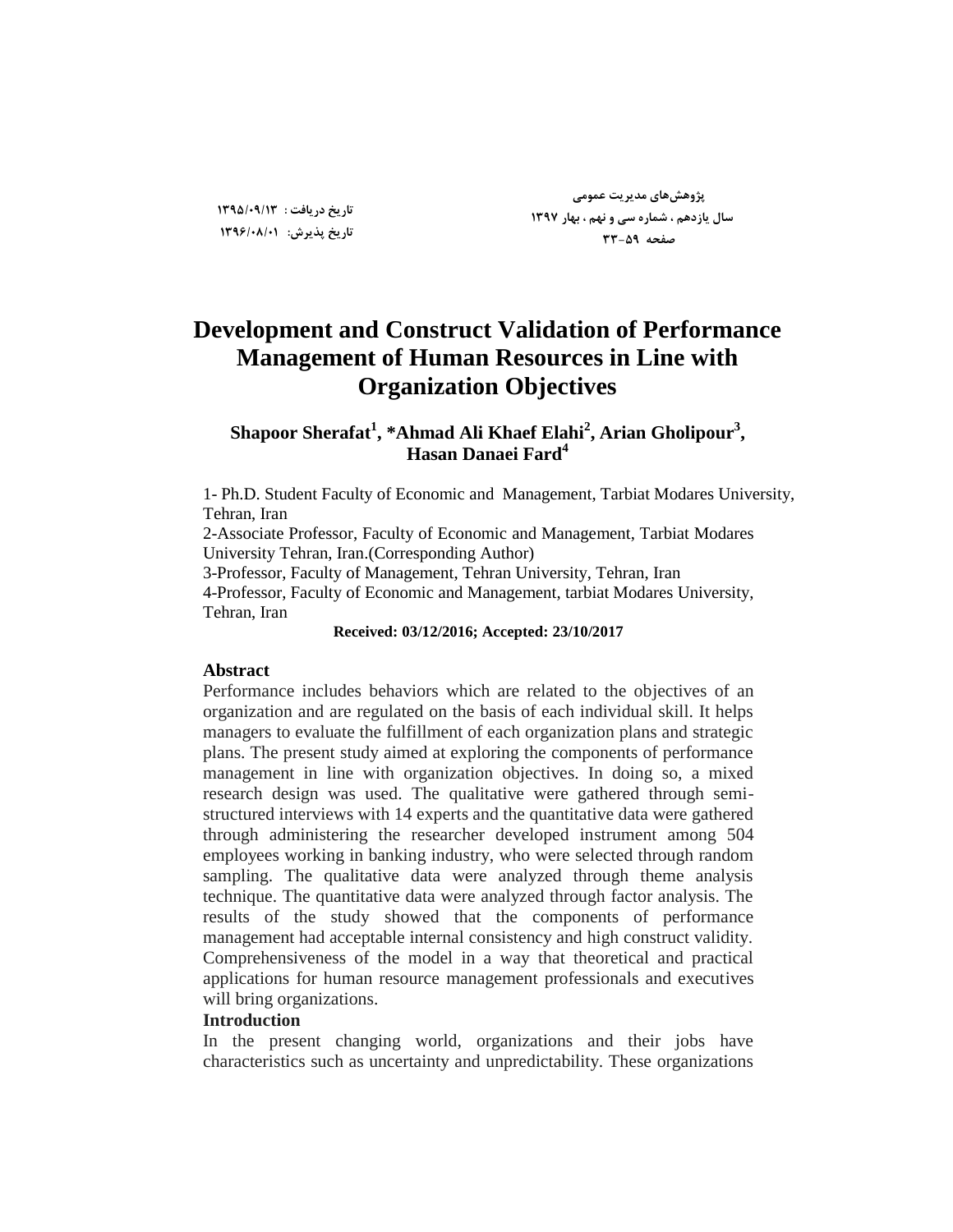and people working in them are under pressure from changes inside and outside the system. These variables are affected by various factors such as political and social instability, the evolution of procedures and organizational structures, as well as cultural and social changes. As a result, employees are often faced with emerging, unstable, unpredictable, and complex situations. Performance management as one of the management processes has a prominent role in helping to realize the goals and missions of the organization. Organizations are equipped by their own personnel and the adjusted goals will be accessible by the same human resources. Performance includes behaviors which are related to the objectives of an organization and are regulated on the basis of each individual skill. It helps managers to evaluate the fulfillment of each organization plans and strategic plans. The present study aimed at exploring the components of performance management in line with organization objectives.

**Case study:**In the present study, employees from banking industry were selected. The participants were selected from 16 banks in Tehran city, Iran. The participants were 504 employees who were selected through convenience sampling procedure.

#### **Materials and Methods**

A mixed method research design was used. In the qualitative phase, the items of the questionnaire were developed through in-depth interviews with the participants. The interviews were contented analyzed and the items were extracted. In the quantitative phase which was used for testing the developed model, the researcher-developed questionnaire was used for collecting data. It consisted of four main components and 57 items which are measured on five-point- Likert scale. The questionnaire measures individual performance management, organizational performance management, alignment, and organizational goals. The construct validity of the questionnaire was estimated through running Structural Equation Modeling using Smart PLS3 software.

#### **Discussion and Results**

Results of the qualitative phase indicated that the model consists of four components: individual performance, organizational performance, alignment, and organizational objectives. Results of the quantitative phase shows that the model is valid. The relationship between the components of the model is significant that is individual performance and organization performance have significant on alignment as well as organizational goals.

## **Conclusion**

In line with the findings it can be postulated that it is of much significance to develop an organizational carrier that guarantees the variables listed and encourages a comprehensive performance management system aligned with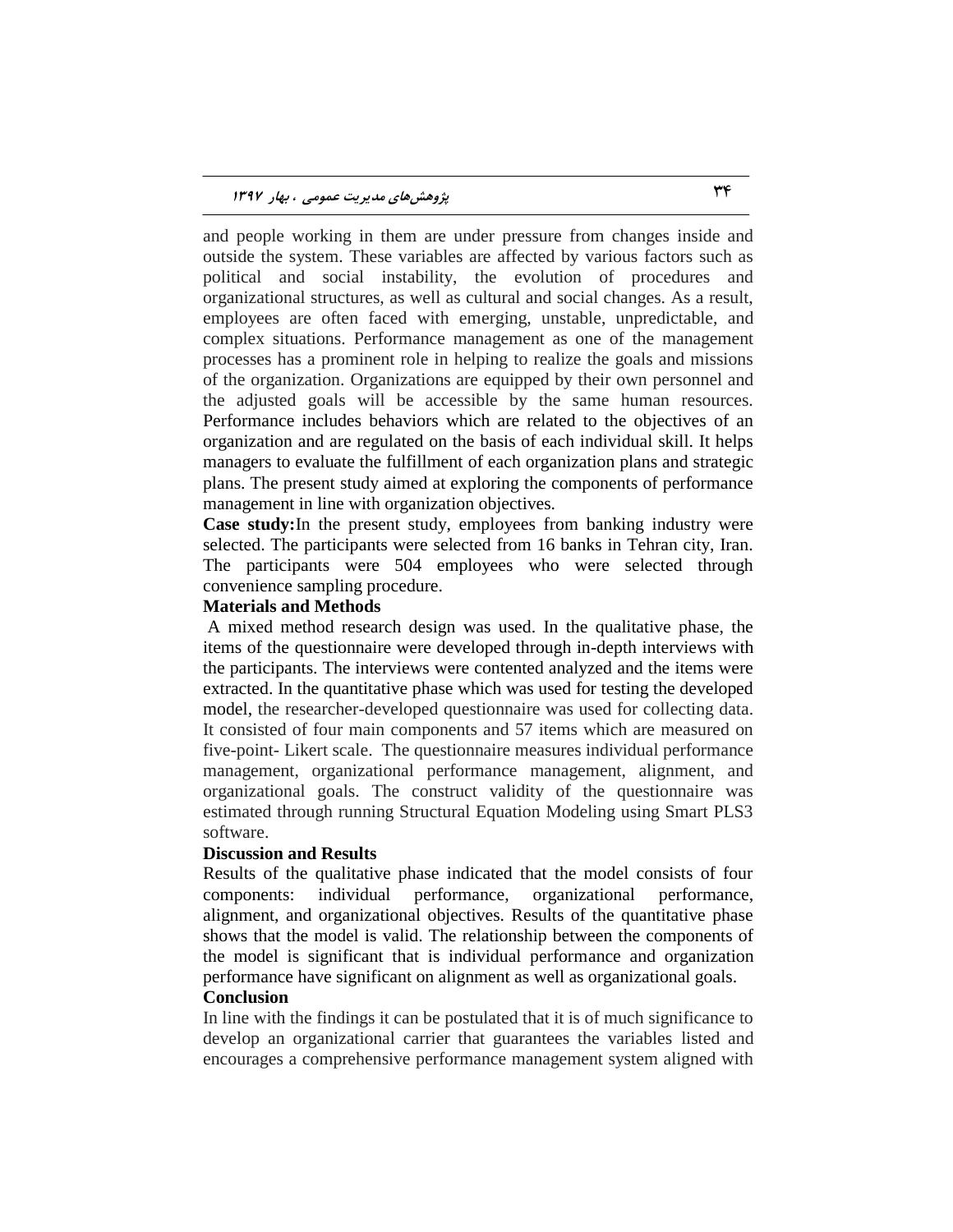organizational goals. Accordingly, organizations and HR managers should pay more attention to the importance and role of individuals in the management performance process. Moreover, managers of organizations should pave the way for creativity and do whatever which might lead to greater learning and cooperation of the individual in the organization. It can also be argued that efficiency, ethics and judgmental power as individual variables that influence organizational performance should be strengthened. **Key Words:** Individual Performance Management, Organization Performance Management, Alignment, Organization Objectives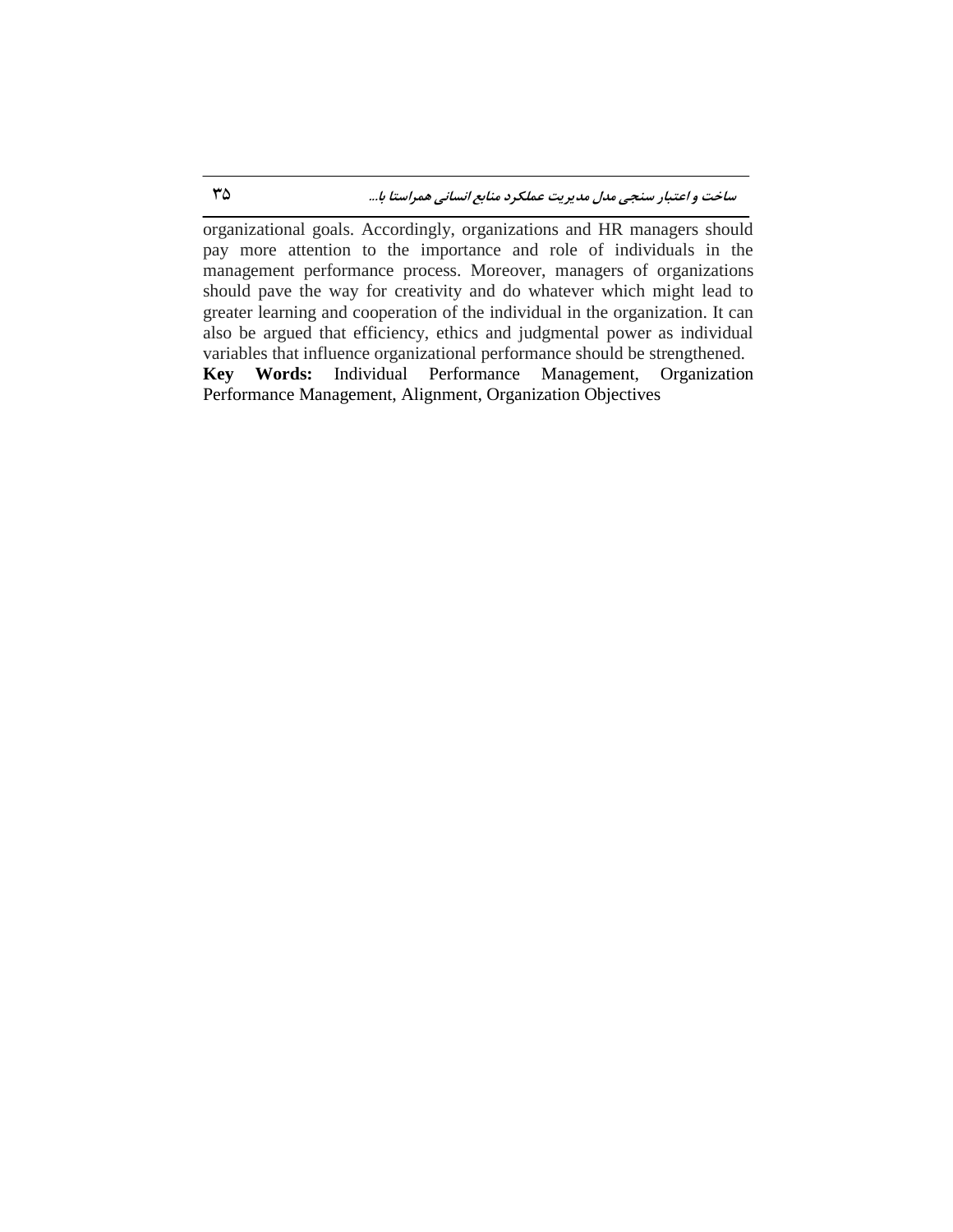# **ساخت و اعتبار سنجی مدل مدیریت عملکرد منابع انسانی همراستا با اهداف سازمانی**

**- دکتر احمدعلی خائفالهی شاپور شرافت - دکترآرین قلیپور - دکتر حسن داناییفرد**

**چکیسُ**

 **ػولکزز رفتارّایی را ضاهل هیضَز کِ هزتثط تا اّساف ساسهاى ٍ تز اساس هْارت فززی تٌطین ضًَس**  و به مدیران کمک میکند تا میزان تحقق برنامهها و اهداف استراتژیک سازمان را بررسی و کنترل نمایند. تحقیق حاضر به منظور شناسایی مؤلفههای ِ مدیریت عملکرد منابع انسانی همراستا با اهداف سازمانی صورت گرفته است. تحقیق از نوع آمیخته بوده و برای جمع آوری دادههای کیفی از مصاحبه نیمه ساختار یافته با ۱۴ تن از متخصصین استفاده شده و برای جمع آوری دادههای کمی از پرسشنامه طراحی شده که در بین کارکنان صنعت بانکداری (۵۰۴ نفر) به تصادف توزیع شدهاند، استفاده شده است. برای تجزیه و تحلیل دادههای کیفی از روش تحلیل تِم و برای تحلیل دادههای کمی از تحلیل عاملی نوع دوم استفاده **ضسُ است. تز اساس ًتایج کیفی تحقیق 4 هؤلفِ اصلی هتطکل اس 57 گَیِ تزای هسیزیت ػولکزز ضٌاسایی**  شده است. نتایج تحلیل کمی نشان داده است که **این مؤلفهها از پایایی و اعتبار بسیار با**لایی برخوردار بوده است. جامعیت این مدل به نحوی است که کاربردهای نظری و عملی برای متخصصین مدیریت منابع انسانی و مدیران اجرایی سازمانها به همراه خواهد داشت.

**واژههای کلیدی :** مدیریت عملکرد فردی گروهی، مدیریت عملکرد سازمانی، همراستایی، اهداف سازمانی

 $\overline{a}$ 

<sup>ً</sup> دانش آموختهٔ دکتری رشته مدیریت منابع انسانی، دانشگاه تربیت مدرس، ایران

<sup>ٌ ٌّ</sup> نويسنده مسئول- دانشيار گروه مديريت دانشكده مديريت و اقتصاد دانشگاه تربيت مدرس، ايران

<sup>\*\*\*</sup> استاد گروه مدیریت منابع انسانی دانشکده مدیریت، دانشگاه تهران

<sup>\*\*\*\*</sup> استاد گروه مدیریت دولتی دانشکده مدیریت و اقتصاد دانشگاه تربیت مدرس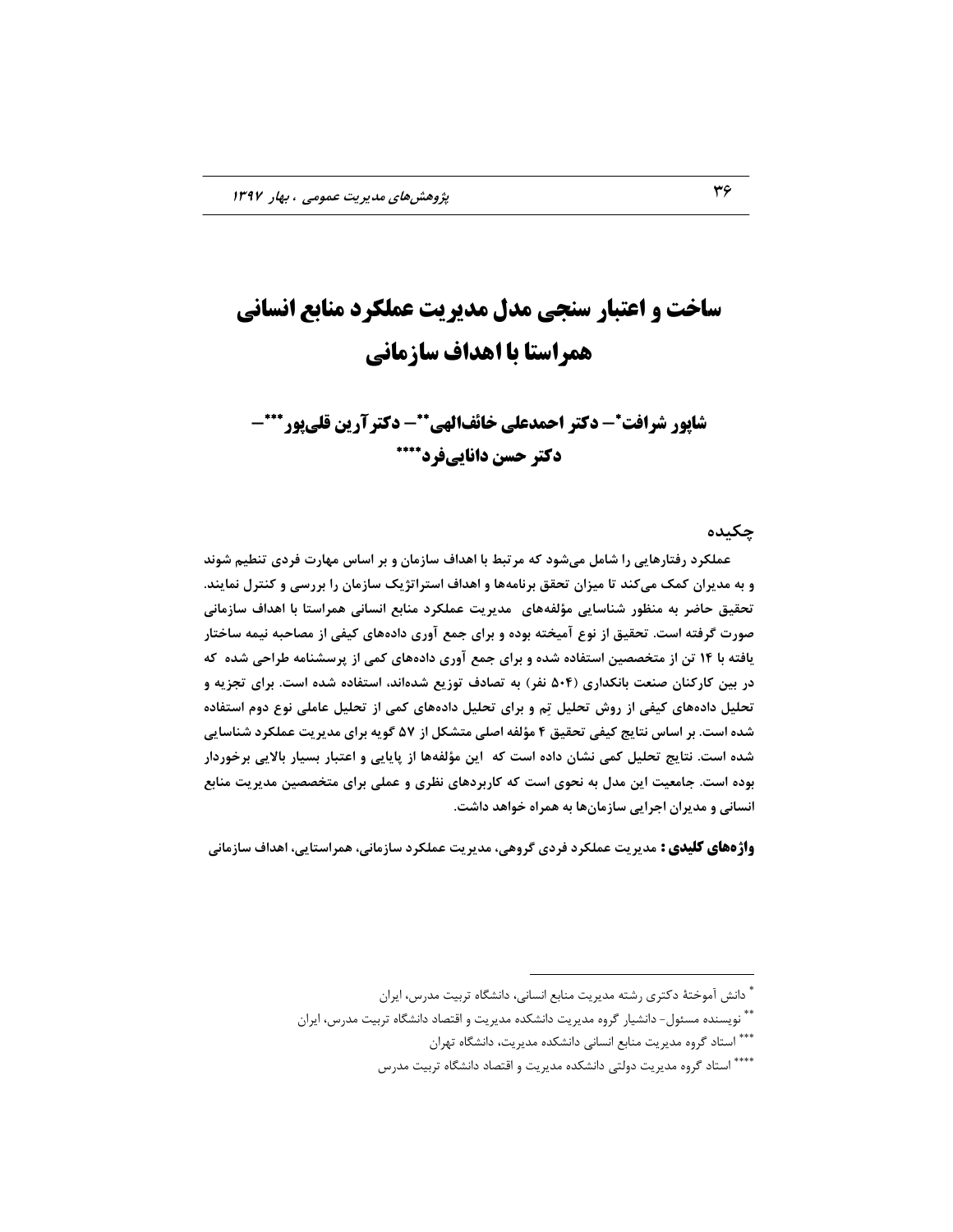#### **هقسهِ**

بنابر یک تحلیل، « کم کاری » یا کارگران سبب شده است تا تیلور به روشهایی در كار بیندیشد كه كارگران را براى ابراز حداكثر تلاش براى رسیدن به اهداف سازمان برانگیزاند. وجود مدل تحلیلی مبتنی بر محیط آرام و با ثبات، موجب شد که رویکردهایی عام و فراگیر و مبتنی بر تحلیل نظم، انضباط و کارآیی، در میان نظریه $\mu$ دان اولیه "نظریهٔ سازمان" شايع شود. اين رويكردها چون "اصل ثبات" را پيگيرى مي كرد، نه تنها ساختارهای سازمانی منبعث از محیط را آرام و با دوام میخواست، بلکه سازههای اجرایی و عینی را بدون تغییر و در یک بستر زمانی طولانی جستجو می کرد. ولی امروزه سازمانها به عنوان پدیدههای اجتماعی در محیط پر تغییری شمرده میشوند که با چالشهای گوناگون و متنوعی مواجهند. ضرورت این تغییرات در ساختارهای سنتی بیش از بیش احساس می شود. یکی از مهمترین سازههای سازمانی متأثر از تغییرات پیرامونی، سیستمهای ارزیابی مدیریت عملکرد است. بدیهی است که نیروی خلاق و متهور سازمانی به عنوان یکی از سرمایههای بیِبدیل و مزیت رقابتی برای سازمان به حساب میآید و معیار سنجش موفقیت هر سازمان با ميزان مطلوبيت عملكرد كاركنان آن سازمان ارزيابي مي شود. از اين رو سنجش موفقیت سازمانها به سیستمهای کارآمد منابع انسانی در بخشها و زیر بخشهای مختلفی بستگی دارد که بتوانند با ارائه راهکارهای مناسب و ایجاد هماهنگی لازم بین اهداف سازمان و اهداف کارکنان بر بهرهورى کل سیستم بیفزاید و سازمان را در جهت محقق نمودن فلسفه وجودى خود بهتر و بیشتر یارى نماید. هرچِه سیستمِهاى سازمانى چون نظام مديريت عملكرد از جامعيت، شفافيت و انسجام بيشترى برخوردار باشند، استفاده از منابع بهتر و ستادههای سازمانی بیشتر و مطلوبتر خواهد بود.

عملكرد، مفهوم كانونى در كار و روان شناسى سازمان است. عليرغم اين اهميت سازمانى در تحقيقات تجربي موجود، تلاش هاي نسبتاً كمي براي تبيين اين مفهوم صورت گرفته است تا جایی که کمپبل (۱۹۹۳) از آن به عنوان «صحرای مجازی»<sup>۲</sup> یاد میکند. کمپبل<sup>۳</sup> و همكاران (۱۹۹۳) معتقدند كه عملكرد مترادف با رفتار است. عملكرد قابل مشاهده بوده و شامل آن رفتارهایی میشود که مرتبط با اهداف سازمان بوده و بر اساس مهارت فردی یعنی میزان سهم افراد در تحقق آن اهداف قابل اندازه گیری است. آنها عملکرد ,ا پیامد یا

 $\overline{a}$ 

1-Soldiering 2-A Virtual Desert 3-Campbell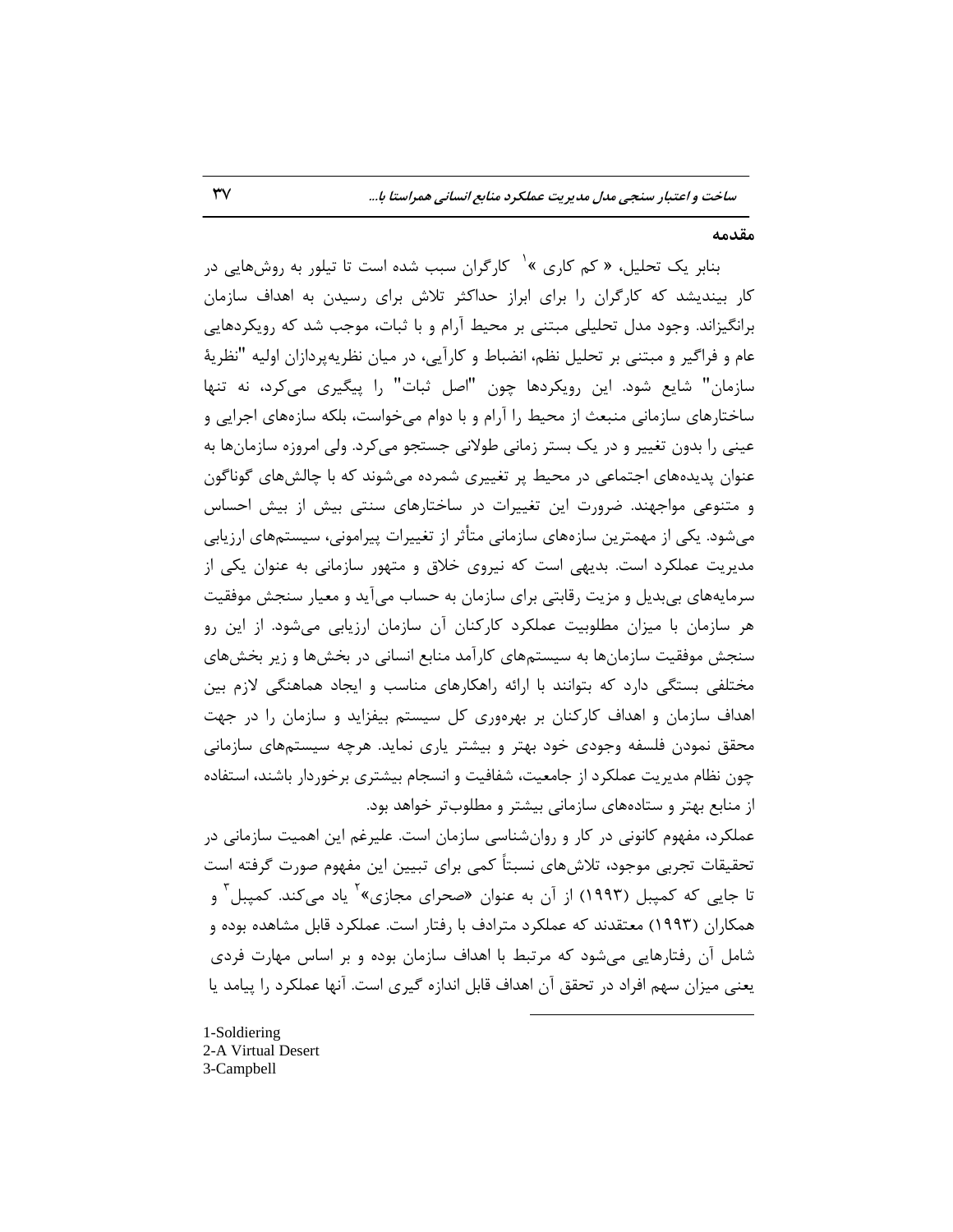نتيجه عمل محسوب نمي كنند. به باور آنها تنها رفتارهايي كه تحت كنترل فرد است بايد به عنوان عملكرد مورد ارزيابي واقع شود، اما تصديق كردند كه اين تعريف به دو دليل زير ممكن است مشكل;ا باشد، اول اینكه بعضی از رفتارها قابل مشاهده نیستند و تنها می توانند از طریق اثراتشان (از قبیل راهحلها، گزارشها و یا جوابهای پیشنهاد شده) استنباط شوند؛ زيرا بعضي از اين اثرات در نتيجه رفتارهاي شناختي پنهان ايجاد ميشوند که قابل مشاهده نیستند. دوم اینکه، همیشه نتایج و خروجیها تحت کنترل افراد نبوده و ممكن است توسط عوامل بيروني (مثل گروههای كاری، اقدامات مالی مدیریت، مكان جغرافيايي، نرخ بهره، تقاضا براي فروش و غيره) تحت تاثير قرار گيرند. بنابراين، آنها به اين نتیجه رسیدند که برای افزایش اثربخشی سازمانی تنها رفتارهایی که تحت کنترل فرد است باید ارزیابی شده و تشویق یا تنبیه شوند، لذا نباید اجازه داد که این ارزیابی توسط منابع ًبپبٗساض ٍ ثٖحجبتٖ وِ تحت وٌتطل فطز ً٘ؿتٌس، آلَزُ قَز ) *1993 .,al et Campbell*). مدیریت عملکرد علیرغم اینکه پاشنهٔ آشیل سرمایهٔ انسانی در سازمانها به حساب میآید، یکی از جنبههای مهم اثربخشی سازمانی است و از اولویتهای اصلی مدیران محسوب هِ شود *( Gruman & Saks, 2011). چال*شهاى مهمى كه سازمانها با آنها روبرو هستند بیشتر در حوزهٔ مدیریت عملکرد قرار دارند، چرا که این چالشها عمدتاً بقاء و حیات سازمانها را در بر می<sup>5</sup>یرد *(Buchner, 2007).* تمامی عملیات خاص منابع انسانی نظیر استخدام، انتخاب، هدفگذارى، بازخورد و جبران خدمات براى بهبود عملكرد شغلي افراد و افزايش دانش، مهارت و انگيزش كاركنان است، از اين رو مى توان نتيجهٔ تمامى تلاشهاى مجموعهٔ عوامل سازمانی را در ارزیابی عملکرد آن مشاهده کرد. متأسفانه فقدان یک مدل ارزیابی عملکرد فردی که در راستای عملکرد واحد سازمانی و کلیت سازمان باشد، سبب قضاوتهاى نادرست و طراحى اهداف غير قابل وصول و استراتژىهاى نامتوازن و غير ممكن می شود. عملیات انتخاب، آموزش و طراحی شغل در مدیریت منابع انسانی بر اساس مفروضات عوامل و اجزاء عملكرد فردي استوار است. اگر اين مفروضات نقض گردند، كيفيت عملیات منابع انسانی هم آسیب خواهند دید. نظام مدیریت عملکرد فرد و سازمان به مدیران کمک میکند تا میزان تحقق برنامهها و اهداف استراتژیک سازمان را بررسی و کنترل نمایند و به منظور آگاهی از مهارتها، تواناییها، دانش و رفتار کارکنان از یک طرف و پتانسیلها و اهداف و ظرفیتهاى واحد از طرف دیگر از طریق ارزیابی و ممیزی آنان (فرد و سازمان) پيوندى استراتژيک به وجود آيد. اين شيوههاى متفاوت ارزشيابي عملکرد در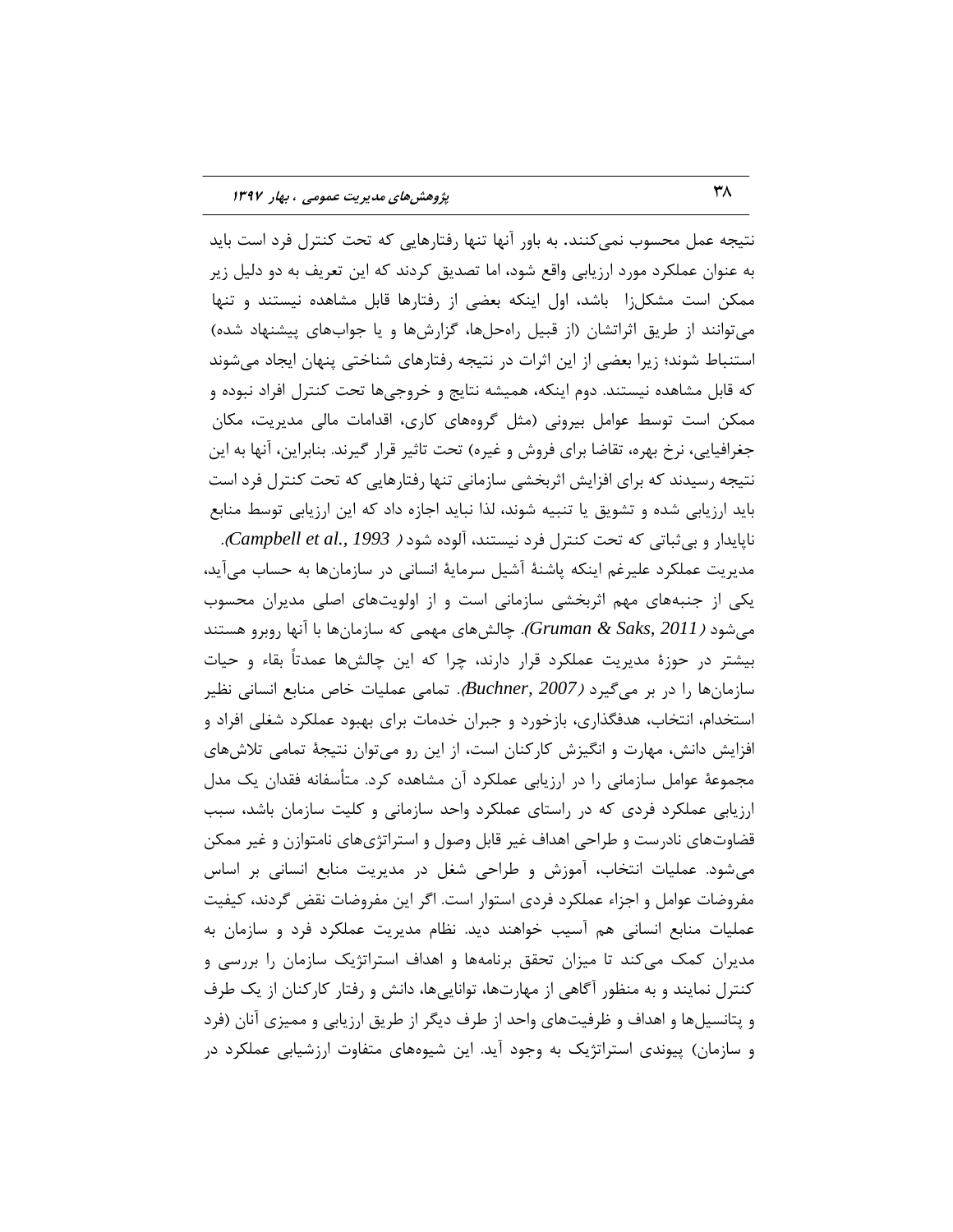سطح سازمان تا چِه اندازه قابل تعميم به سطح فرد ميباشند و بر عكس؟ و يا اين شيوهها و روشهاى ارزيابي افراد تا چِه ميزان با سيستم مديريت همراستا ميباشند؟ در اين پژوهش تلاش خواهد شد تا با تمركز بر شيوههاى متفاوت ارزيابي عملكرد و با استناد به شيوهها و روشهاى جمعآورى اطلاعات مدلي براي همراستايي عملكرد كاركنان و سازمان ارائه گردد. بروز نظریهها و مدلهای کارکردی خرد (در سطح فرد) و کلان ( سطح تیم و سازمان)

با تمرکز بر شناسایی پیش,انها، فرایندها و ویژگیهای عملکرد و سازگاری آن با محیط کار حاصل کار محققين و مديراني بود که اين چالش را دريافته بودند، هرچند که تنوع دريافت و فَهم تئوريک با کاربردهاى بکارگرفته شده ( مانند انتخاب، آموزش، بهسازى، و مديريت عملكرد) كاملاً متفاوت بود *( 2012 ,Kozlowski*)، در نتيجة موارد ياد شده، هديريت عملكرد را « رفتار جايگزين در پاسخ به الزامات محيطي ناشي از يک رويداد يا هَلؼ٘ت رسٗس« تؼطٗف وطزُاًس )*615 2000: ,al et Pulakos*). آلَضث ٍ ّ٘ؿىؽ (۱۹۹۹)، آنرا « به نمايش گذاشتن رفتارهايي كه براي تطابق با تغييرات و انتقال يادگيري از یک وظیفهٔ شغلی به دیگری در اثر الزامات و تقاضاهای محیطی»، توصیف کردهاند )*98 1999: ,Hesketh & Allworth*). زض تؼطٗفٖ زٗگط ثبضز ٍ ّوىبضاًف )2013( سازگاري عملكرد را مهمترين رسالت ارزيابي عملكرد ميدانند و آنراً «اصلاحات شناختي، عاطفی، انگیزشی و رفتاری در پاسخ به تقاضاهای جدید یا تغییرات میحطی و یا الزامات هَلؼ٘تٖ« تؼطٗف وطزُاًس )*2013 ,Kozlowaski & Rench ,Baard*).

"مديريت عملكرد" پيچيده، خسته كننده، دشوار، چالش برانگيز، مهم، و كاركردها و کژکارکردهايي را به دنبال دارد. در مواردي سنجش را با عملکرد مترادف دانستهاند. با اين حال سخن معروف لرد کلوین <sup>۱</sup> همواره مورد استناد قرار میگیرد که « اگر چیزی را نمي توان اندازه گيري كرد، آن اصلاً وجود ندارد» *(Lebas, 1995).* مديران به طور مستمر يا اندازهگيري مي كنند و يا مقدمات اين كار را فراهم مي كنند، تلاش براي كسب سهم بیشتری از بازار، کاهش زمان انجام کار و افزایش سود بدون فرایندهای ارزیابی میسر نیست. در حقیقت به سختی می توان مدیریت را بدون اندازهگیری تصور کرد.

عملكرد مفهوم و واژهاى است كه ميان علماء و دانايان، دانشپژوهان، نظريهپردازان و مردم عادی به کرات تکرار می شود، شايد يکی از دلايل عدم توافق بر معنای اين واژه *(Labas, 1995* ,ا همین گستردگی و کاربرد فراوان آن دانست. تعداد کمی از مردم در

 $\overline{a}$ 

1-Lord Kelvin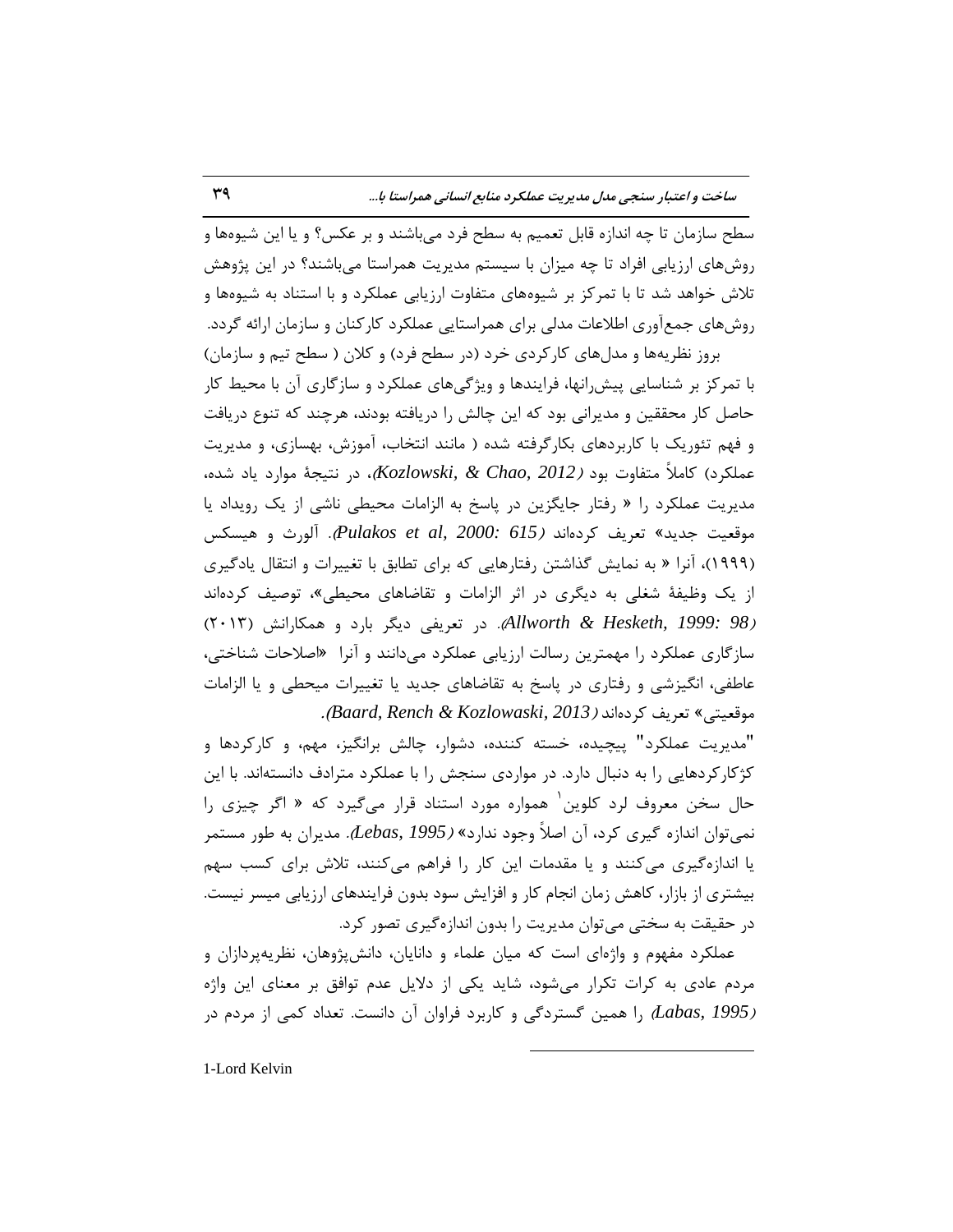مورد معنا و مفهوم آنچه که عملکرد نامیده می شود، توافق دارند. برای معنای آن از بهره-وری، ثبات، شدت فعالیت و بازگشت سرمایه هم سخن گفتهاند. در ادبیات مدیریت و سنجش عملكرد ما با تعاريف متفاوتي روبرو مي شويم. بايد در نظر داشت كه عملكرد مطلق نیست و معیار نسبی موفقیت محسوب میشود. عملکرد در موارد زیر مورد توجه قرار می-گیرد: الف) مجموعهای از اهداف ( مقایسهٔ واقعی و برنامه ریزی شده، مقایسهٔ اقدامات انجام شده با برنامه ریزی شده) ب) مقایسهٔ دورههای زمانی معین (مقایسهٔ موقتی) و ج) مقایسهٔ اشياء و الگوها (مقايسهٔ الگوها و معيارها). تعاريف مربوط به عملکرد در دو واژهٔ اصلی کارايي و اثربخشی ٰ اشتراک دارند. پیتر دراکر (۱۹۷۴) اثربخشی را پایه و اساس موفقیت میداند و کارایی را حداقل شرایط برای بقاء پس از موفقیت بدست آمده میداند. کارایی با انجام دادن درست کارها مرتبط است و اثربخشی با انجام کارهای درست. هرچند که در زبان محاوره مترادف هم و در مواردی به جای هم و در معنای سودآوری و یا رفتار هدف گرا بهکار می-روند.

## **اّساف هسیزیت ػولکزز**

مهمترين وظيفهٔ منابع انساني در سازمان كمک به عملکرد بهتر براى نيل به اهداف سازمانی است، اثربخشی درجه و میزان تحقق اهداف به چارچوبها و استراتژیهای هسٗطٗت ػولىطز ثؿتگٖ زاضز *(2015 ,Shukuhy & Keshtegar(*، اظ اٌٗطٍ زض تؼطٗف عملكرد مى توان ميزان تحقق يک يا چند هدف را ملاک و معيار قرار داد. اهداف عملكرد می تواند متفاوت و با توجه به کاربردهای تیمی و سازمانی آن باشد. اهداف شرکتها در بحث عملكرد، معطوف به مقاصد، عنصر زمان كه نقطه عطف اهداف هست و قوانين مربوط بِه در اولويت بودن مسير كسب آن مقاصد است *(Lebas, 1995).* اين سه عنصر (مقصد، زمان و تقدم اهداف) نشان می۵هد که در ساختار و سلسله مراتب سازمانی عملکرد از یک رابطهٔ علی پیروی میکند، رابطهای که در آن بین دادهها و پیامدها پل ارتباطی برقرار می-کند. در اين رابطه جايگاه هر ذينفع و عنصر فعال سازماني درست تعريف شده است. در اين مدل عملكرد هدف را تعريف نمي كند، بلكه مسير رفتن را به خوبي و زيبايي مي تواند ترسيم كند.

 $\overline{a}$ 

1-Effectiveness and efficiency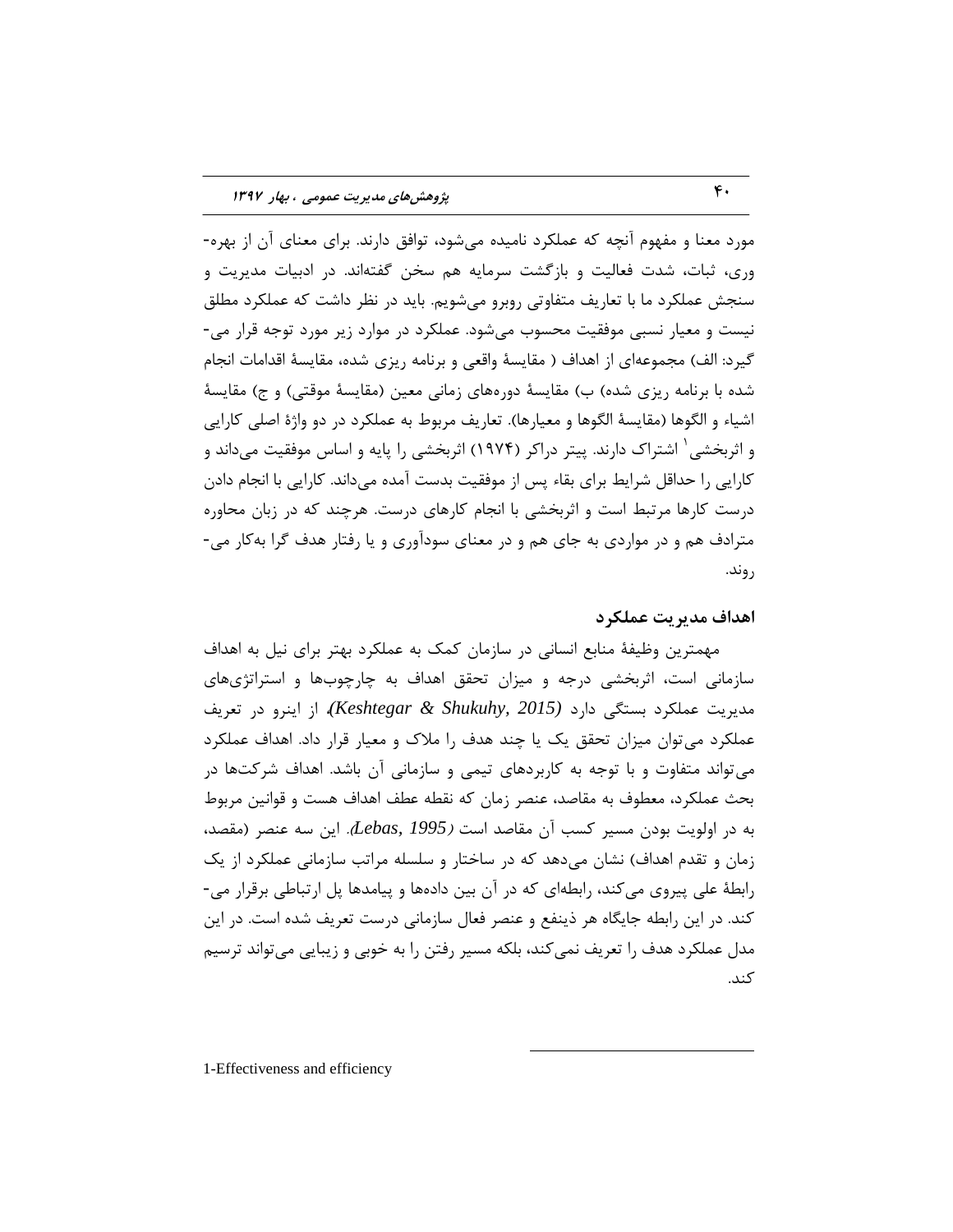**ساذت ٍ اػتثار سٌجی هسل هسیزیت ػولکزز هٌاتغ اًساًی ّوزاستا تا...** 41

از نظر سنگ و لی $\big(7\cdot 17\big)$  عملکرد لازمهٔ موفقیت سازمانی در سه سطح فردی ( رضایت شغلی، کسب اهداف و قضاوت شخصی)، سطح گروهی (اخلاق، همبستگی، اثربخشی و بهرهوری) و در سطح سازمانی (درآمد، کارایی و بهرهوری، نرخ غیبت، نرخ بازگشت سرمایه و سازگاری) است. بهبود كاركرد افراد در سازمان از طريق اهداف روشن و تنظيم برنامههای آموزشي و پرورشي، تأثير گذاري اين برنامهها در فرآيندهاي پرداخت، از کارکردهاي عمده  $^7$ 2 عملکرد است *(Shafudah, 2011).* کاربرد سازمانی عملکرد از آنروست که یک شعار حرفهاى براى تمركز بر اهداف از قبل تعيين شده جهت بيان مطلوبيتهاى سازمانى است ر)*(Newcomer, Hatry & Wholey, 2010).* قریشی و همکارانش (۲۰۰۹) در بررسی ارزیابی عملکرد در چند سازمان پاکستانی به شش متغیر رسیدند، آنها مدیریت عملکرد موفق را در بررسی دقیق و مؤثر این شش عامل دانستهاند. رهبری، کارکنان، سیاستها و استراتژىها، سهامداران و منابع، فرايندهاى چرخه عمر پروژه/ سازمان و شاخصهاى كليدى ػولىطز، هتغ٘طّبٕ هَضز تَرِ آًْب ثَز )*2009 ,Hijazi & Warraich ,Qureshi*). معیارها و شاخصهای عملکرد را به دو دستهٔ کلی مالی و غیر مالی تقسیم نمودهاند. معیارهای مالی سنجش عملکرد برای اخذ تصمیمات استراتژیک و گزارشهای بیرونی مهم هستند، در حالی که معیارهای غیرمالی برای فرایند کنترل مؤثر و عملیات روزانه مفید هستند *(Perera & Perera, 2013).* معيا<sub>ر</sub>هاي مالي شايع ترين معيا<sub>ر</sub>هاي مورد استفاده مديران هست، با اين حال بدون اشكال نيستند. وقتى مبناى مديريت «تغيير» هست، معیارهای مالی نیز ماهیت دیگری پیدا میکنند و باید در ارزیابیهای قبلی تجدید نظر صورت گيرد. با همهٔ ايراداتي كه به اين مقياسها وارد است، نمي توان تأثير آنها را در انگيزه و بهسازی<sup>۳</sup> کارکنان نادیده گرفت *(Tangen*, 2003*).* 

اطلاعات مربوط به عملکرد براى تصميم گيرى مديران از جهات مختلف قابل توجه و مهم است. آنها براى اینکه بتوانند در زمان و مکان درست، در کمیت و کیفیت صحیح و با هزینهٔ كمتر تصميمات مناسب را اتخاذ نمايند، به سنجش عملكرد و اطلاعات مربوط به آن نياز دارند. در ادبیات مربوط به مدیریت عملکرد شش دلیل اصلی را برای مدیریت عملکرد برمی شمارند، دوتا از آنها- ارتباطات و همراستایی- به ماهیت هدفگذاری مربوط می شوند. دوتای دیگر - بررسی وضع موجود و پیش بینی- زمینه در ارزیابی وضع موجود و کسب هدف

 $\overline{a}$ 

1-Tseng & Lee 2-watchword 3-Development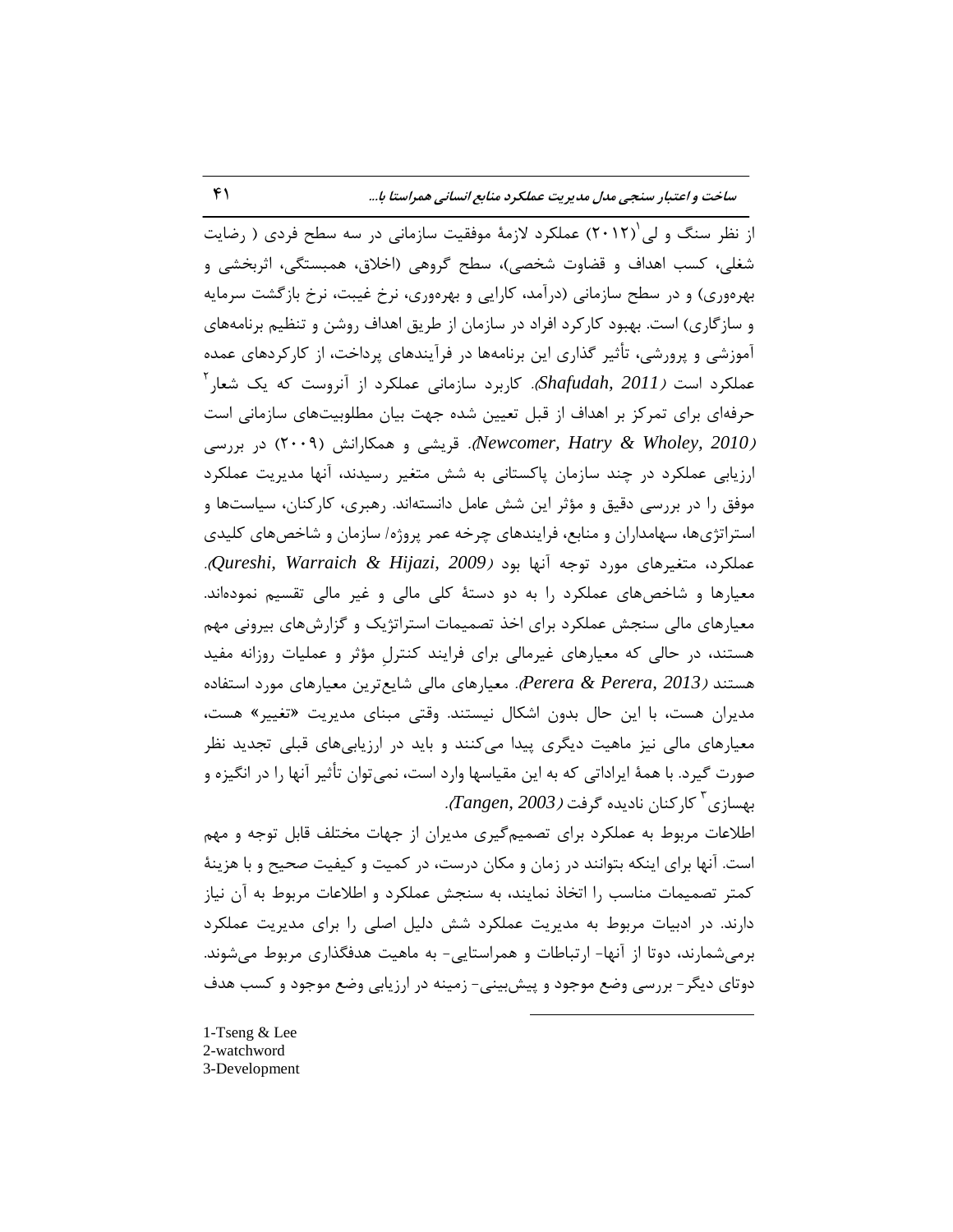دارند و دوتای نهایی زمینهٔ روانِشناسی دارند و در سطح فردی و سازمانی مورد توجه قرار می گیرند. شمای یک دلایل شش گانه یاد شده را نشان می دهد (Samsonowa, 2012). علاوه بر موارد ذکر شده می توان از تأثیر متقابل مدیریت عملکرد و عوامل محیطی مختلفی مانند قابلیتهای مدیریتی، روابط کار و فرهنگ سازمانی، سرمایهٔ انسانی و سازمانی اشاره .(Hajipour, Nazarpour Kashani & Sodagar, 2014) وطز

**ضوای :1 طثقِتٌسی اّساف ػولکزز** )*2012 ,Samsonowa*)

| ج) انگیزش | ب) ارزیابی و کسب هدف                                                              | الف) هدفگذاري |
|-----------|-----------------------------------------------------------------------------------|---------------|
|           | ۱- ارتباطات   ۲- همراستایی   ۱- بررسی موقعیت   ۲- پیش بینی   ۱- سازمانی   ۲- فردی |               |

هدفگذاری پیش نیاز عملکرد واقعی است. ارتباطات و همراستایی دو هدف مهم در درون بستهٔ هدفگذاریاند. بر اساس تعریف هدفگذاری، ارتباطات ابلاغ تمام اهداف به درون و همهٔ بخشهاى سازمان را ترسيم مى كند. اهداف در سطوح عالى سازمان طراحى و تجزيه و تحلیل میشوند و سپس از طریق مکانیزم ارتباطات به سطوح پایینتر منتقل میشوند. همراستایی به برنامهریزان اطمینان می۵هد که اهداف منعکس شده در سطوح بالای سازمان تا چِه اندازه در سطوح دیگر و در راستای اهداف عالی محقق شدهاند و انتظارات برآورده شده است. در طی فرآیند هدفگذاری، تکرار و استمرار ارتباطات و همراستایی با دریافت نتایج و ارائه بازخور می تواند یکی از ویژگی@ای مهم تنظیم اهداف به صورت آبشاری<sup>٬</sup> باشد. همچنین اطلاعات ناشی از بازخورد میتواند برای شاخصهای عملکرد و قضاوت بالقوة اهداف آبشارى مفيد باشد. اين دو هدف (ارتباطات و همراستايي) منعكس کنندهٔ عنصر برنامهریزی در درون چرخهٔ مدیریت عملکرد محسوب می شوند. انگیزه کارکنان بر عملكرد افراد و در نتيجه عملكرد سازمان تأثير ميگذارد. نتيجهٔ مطالعات مختلف در زمینهٔ روان شناسی و دیگر علوم رفتاری اثرات انگیزه بر عملکرد را در سطوح مختلف فردی، تیمی و سازمانی روشن می کند، بنابراین بی مناسبت نیست که انگیزه افراد را یکی از عناصر ههم در بررسي عملكرد دولتها به حساب آوريم *(Bonsu & Kusi, 2014).* طرح مباحث مربوط به انگیزش فردی و سازمانی از آنرو مهم تلقی میشود که به عنصر « بهبود» در چرخهٔ مدیریت عملکرد اشاره دارند.

 $\overline{a}$ 

1-Cascaded goals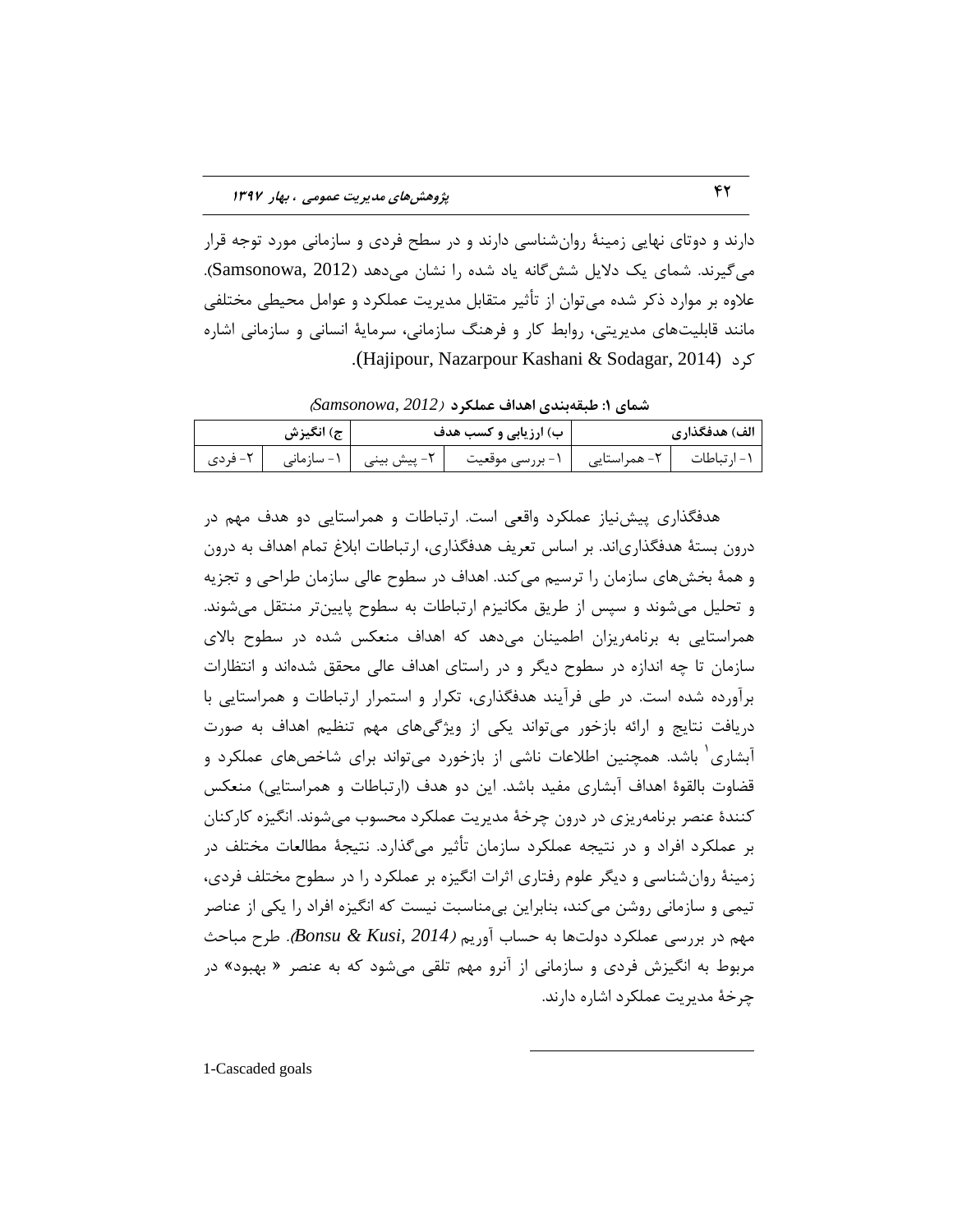# **رٍیِّای ارسیاتی ػولکزز ٍ هسیزیت هٌاتغ اًساًی**

عملكرد سازماني واژهٔ گستردهاي است كه هم ابعاد اقتصادي و هم ابعاد وظيفهاي نیروی انسانی را پوشش میدهد. با توجه به بخشهای مختلف سازمانها و فعالیتهای مؤثر هر بخش، عملکرد علاوه بر آنکه جنبهٔ عینی و ملموس سازمانها را بررسی می نماید، جنبهٔ نامشهود و غیر ملموس آنها را نیز در بر میگیرد، لذا هر دو جزء تکنیکی و زیبایی شناسی دارای اهمیت فراوان میباشند.

دستیابی به سطح عملکرد مورد انتظار در یک تجارت وظیفهای است که سازمان متعهد میشود با اثربخشی و کارایی در عملیات، تمامی منابع مورد نیاز را در اختیار سازمان قرار دهد. عملكرد بالا هدف اغلب سازمانها براي عمليات با كيفيت بالا، سريع، قابل اطمينان، انعطاف يذير و كم هزينه مي باشد. تانجن (٢٠٠۵) عملكرد را به عنوان یک چتر که در بردارنده تمام مفاهیمی است که منجر به موفقیت شرکت و فعالیت-هایش میشود، معرفی میکند *(Tangen, 2005).* ارزیابی عملکرد مبنایی را برای سازمان فراهم مى كند تا نسبت به اهداف از قبل تعيين شده اظهار نظر نموده، ضعفها و فرصتها را تعیین و نسبت به شروع عملیات آتی به نحوی تصمیمگیری نماید که منجر به بهبود و توسعه عمليات سازمان شود. اين عملكرد سازماني را در شاخصهاي عینی مانند کارآیی، اثربخشی، بهرهوری، کیفیت و زمانبندی می توان تعریف و خلاصه نمود *(2013 ,Choong).* پیشینه ارزیابی عملکرد نشان دهنده این است که ارزیابی عملكرد شامل دو مرحله مي شود *(Tangen, 2005, Lavy et al, 2010).* در مرحله اوِل که تا دهه ۱۹۸۰ ادامه داشت، تمرکز ارزیابی عملکرد تنها بر مسایل و معیارهای مالی بود. مرحلهٔ دوم که از اواخر دهه ۱۹۸۰ و با آغاز محدودیتهای ارزیابی عملکرد سنتی از قبیل تشویق تفکرات کوتاه مدت، فقدان تمرکز استراتژیک و بهینه سازی محلی ناقص شروع شد. مقدمه ارزیابی عملکرد جدید شامل ارزش سهامداران، سود اقتصادی، رضایتمندی مشتری، عملکرد عملیات داخلی، سرمایه فکری و دارائیهای ناملموس می شد *(Neely and Bourne, 2000).* نگر ش جدید کل نگر و جامع بوده و مزاياي بسياري را به همراه دارد. وان ري (٢٠٠٩) كاربرد اين مفهوم در مدلهاي سازمانی و در طی دورههای زمانی را مورد توجه قرار داد که در جدول یک آورده شده است.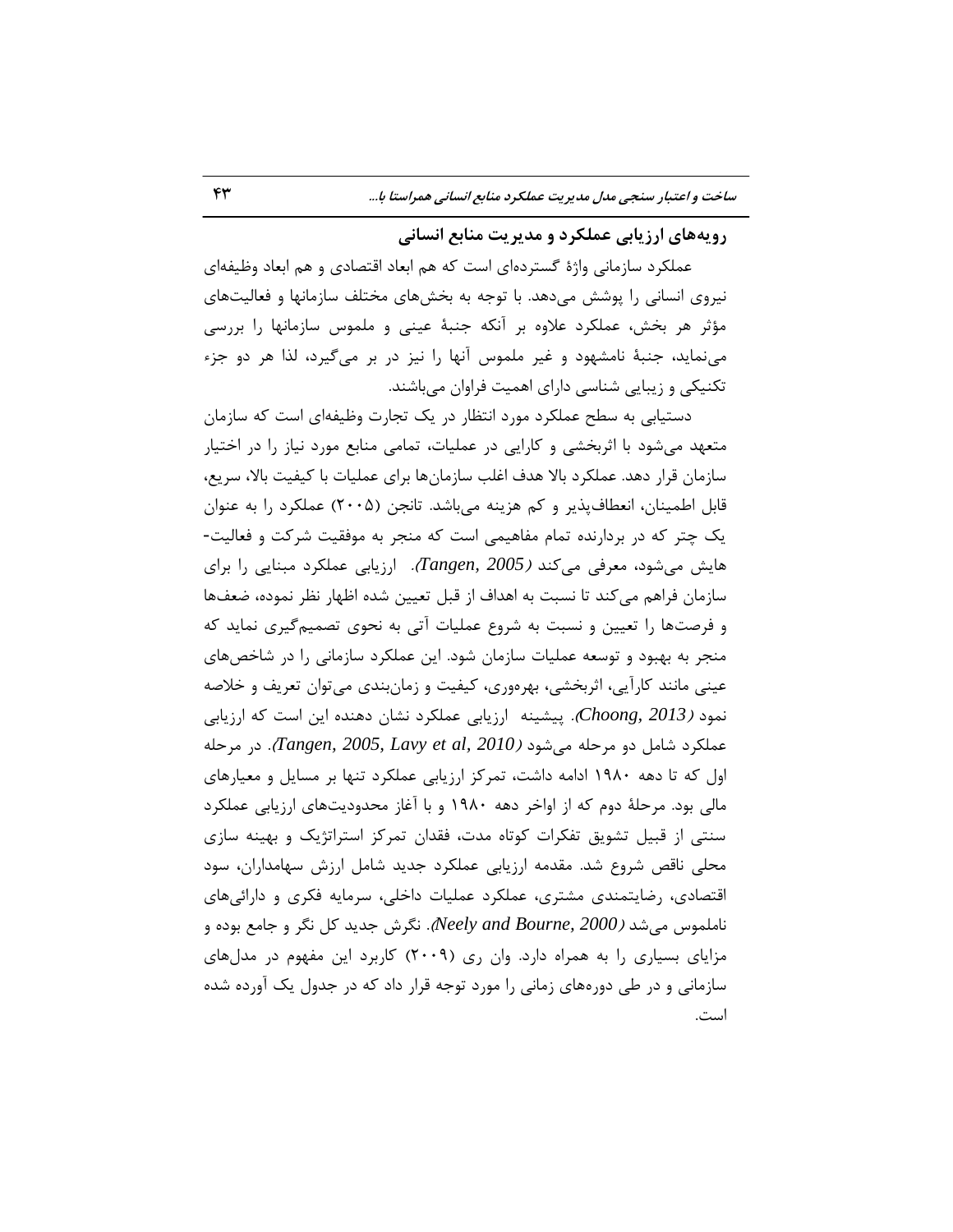| 2000         | 1990         | 1980         | 1970    | 1960    | تا 1950 |
|--------------|--------------|--------------|---------|---------|---------|
| كارايي       | كارايي       | كارايي       | كارايي  | كارايي  | کارایی  |
| اثربخشى      | اثربخشي      | اثربخشي      | اثربخشي | اثربخشى |         |
| بهرەورى      | بهرەورى      | بهرەورى      | بهرەورى |         |         |
| انعطاف پذيري | انعطاف پذيري | انعطاف پذيري |         |         |         |
| خلاقيت       | خلاقيت       |              |         |         |         |
| پايدارى      |              |              |         |         |         |

جدول **۱ : کاربرد مفهوم عملکرد در ادوار مختلف** 

هٌجغ: )*2009 ,Ree Van*)

بررسی اثرات مدیریت عملکرد در سازمان بدون توجه به شناخت درست و صحیح فرد، نحوه ورود او به سازمان، سیستمهای نگهداری و پاداش، آموزش، تشویق و ارتقاء كه مبنای عمل فرد و سازمان است، میسر نیست. در بررسی اثرات مدیریت عملکرد، شخصیت فرد را نبايد ناديده گرفت، زيرا بسيارى از يافتههاى پژوهشى نشان از اثرات مثبت و معنادار بين قبٗؿتگّٖبٕ قره٘تٖ ثب ػولىطز قغلٖ زاضز *,Pourgaz & Nastiezaie ,Sargazi( (2015.* نوآورى و خلاقيت فرد در سازمان و ميزان پذيرش مسئوليت اجتماعي او از عوامل ههم موثر بر سيستمها و فرآيندهاى عملكرد است (Prajogo & Sohal, 2006). از اين رو با پر رنگ شدن نقش استراتژیک منابع انسانی در سازمانها، اهمیت مدیریت عملکرد نیز بیشتر مورد توجه پژوهشگران قرار گرفت.

به طور کلی در زمینهٔ ارتباط عملکرد سازمان و عملیات منابع انسانی در حوزهٔ تحقیقات مرتبط دو جریان متفاوت شکل گرفت، جریانی که به تأثیر مستقیم عملیات منابع انسانى بر عملكرد سازمان باور دارد و جريانى كه به تأثير غير مستقيم عمليات منابع انسانى ثط ػولىطز ؾبظهبى هؼتمس اؾت )*2012 ,Anderson*).

خلاصه آنکه مدلها و تکنیکهای مختلف مدیریت عملکرد در بستر نیاز سازمانها و در طی دهههای مختلف و بر مبانی نظری و تئوریک مختلف شکل گرفتند، تقسیمبندی و کاربردی نمودن این مدلها در سطح فرد، تیم و سازمان و همگرایی آنها با عملیات مدیریت منابع انسانی همواره از دغدغههای پژوهشگران دانش مدیریت و منابع انسانی بوده است.

 $\overline{a}$ 

1- Sustainability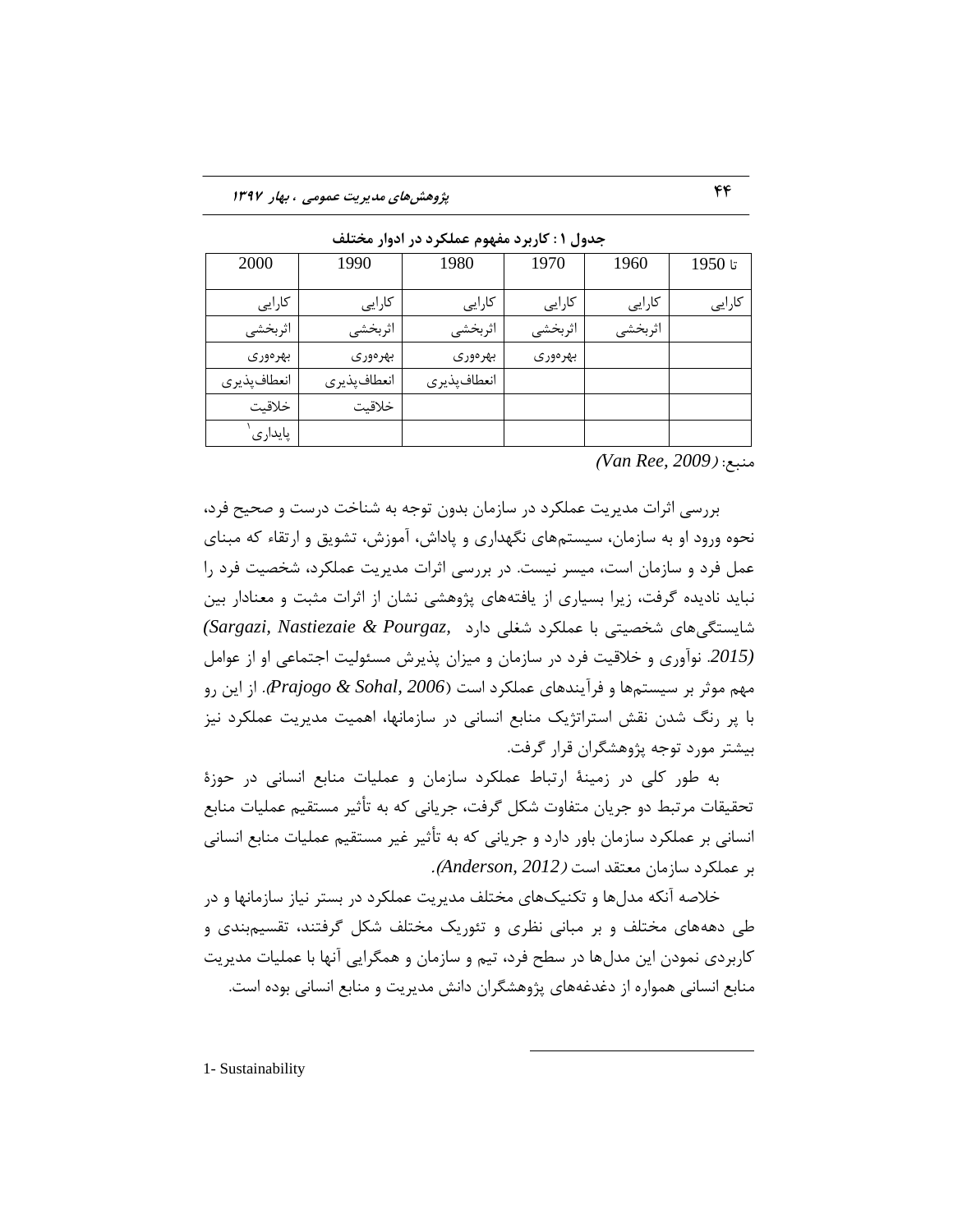# **رٍش ضٌاسی تحقیق**

تحقیق در دو مرحله به شرح زیر انجام شده که توضیح داده می شود: **الف-مرحله کیفی ( مصاحبه):** درمرحله اول تحقیق به منظور شناسایی عوامل موثر بر مدیریت عملکرد ۱۴ مصاحبه از کارشناسان منابع انسانی ( شامل خبرگان، هیأت علمی و مديران مرتبط بانكى) كه به روش گلوله برفي انتخاب شده بودند، انجام گرفت. متنِ هاى مصاحبه عیناً پیاده شده و از تحلیل تم به منظور استخراج مقولهها استفاده شد. پس از تحلیل محتوای نتایج مصاحبهها، چهار متغیر (تم) اصلی استخراج شده است که عبارتند از: مدیریت عملکرد فردی و گروهی، مدیریت عملکرد سازمانی، همراستایی و اهداف سازمانی. هركدام از اين متغيرها ًاز چندين مؤلفه فرعى تشكيل شده است كه در جدول دو نشان داده شده است.

| مؤلفههاى | متغير | مؤلفههاى  | متغير     | مؤلفههاى    | متغير        | مؤلفههاى    | متغيراصلى   |
|----------|-------|-----------|-----------|-------------|--------------|-------------|-------------|
| فرعى     | اصلى  | فرعى      | اصلى      | فرعى        | اصلى         | فرعى        |             |
|          |       | سازگاری   |           | ارتقاء و    |              | توان قضاوتي |             |
|          |       |           |           | پاداش       |              | بهره وري    |             |
|          |       |           |           |             |              |             |             |
|          |       |           |           | ساختار      |              |             |             |
|          |       | همراستايي |           |             |              |             | لكرد فردى و |
| اهداف    | اهداف | افقى      | همراستايى | مقررات مالى |              | اخلاق       |             |
| سازمانى  |       |           |           |             | لكرد سازمانى | خلاقيت      | مہیں<br>مول |
|          |       | همراستايي |           | رهبرى       |              |             |             |
|          |       | عمودى     |           |             |              | نگرش        |             |
|          |       |           |           | شرايط       |              | همكارى      |             |
|          |       |           |           | رقابتي      |              | يادگيري     |             |

جدول ۲: متغیرهای پژوهش و مؤلفههای فرعی آنها

روایی و پایایی مرحله کیفی: برای روایی و اطمینان از ثقه و قابل اتکا بودن مصاحبه، اعتبار هركدام از مراحل هفتگانه مصاحبه (شامل انتخاب موضوع، طراحي، موقعيت مصاحبه، نسخه برداری، تحلیل، تأیید و گزارشدهی) مورد توجه قرار گرفت و برای محاسبه پایایی با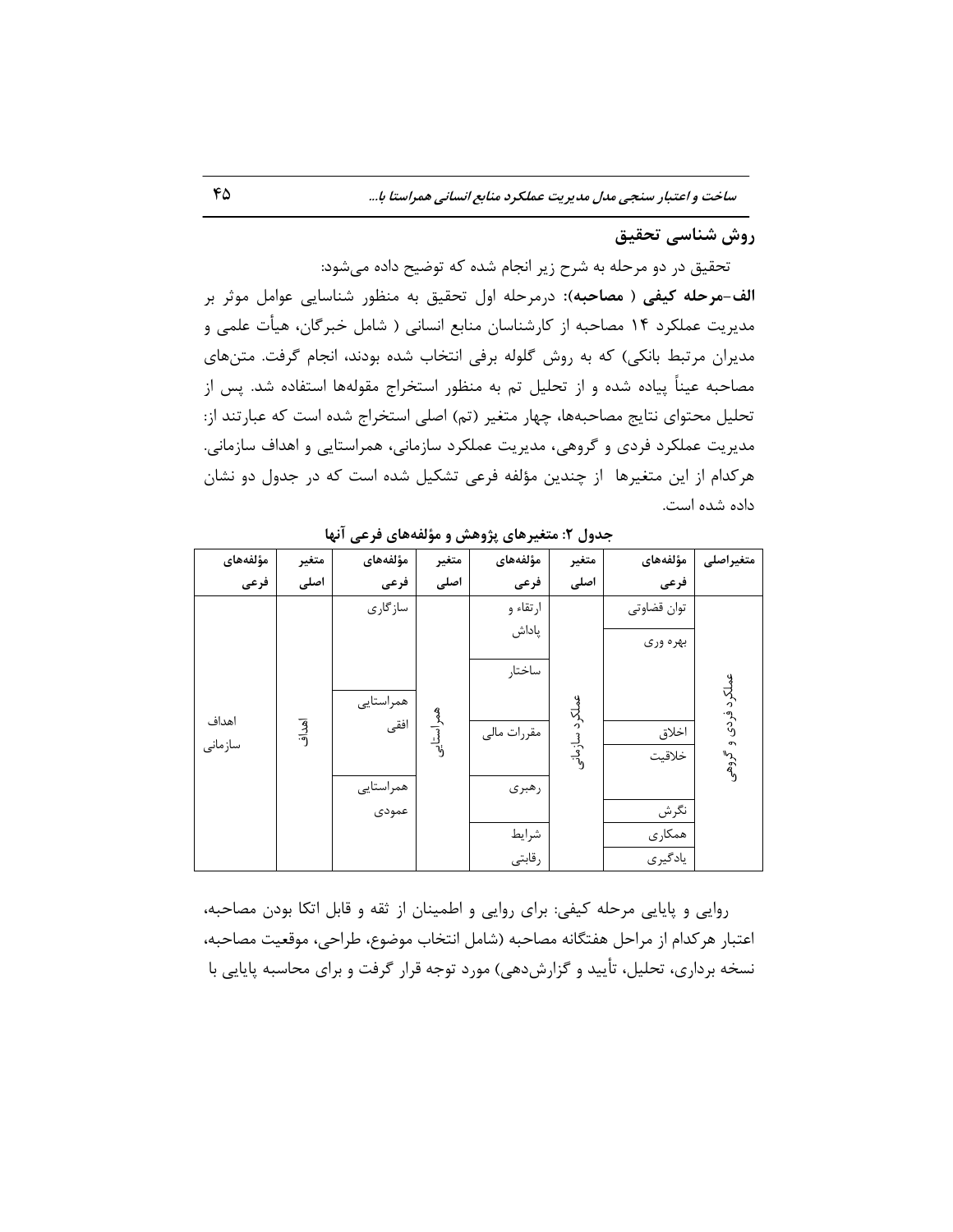روش توافق درون موضوعی دو کدگذار<sup>٬</sup> (ارزیاب)، از یک همکار دانشگاهی که به روش تحلیل محتوا تسلط خوبی داشت، درخواست شد تا به عنوان همکار (کدگذار) در پژوهش مشاركت كند. سپس محققان به همراه این همكار پژوهش، تعداد پنج مصاحبه را كدگذارى کردند، درصد توافق درون موضوعی که به عنوان شاخص پایایی تحلیل به کار می<sub>،</sub>رود با استفاده از فرمول مذکور ۹۰ درصد حاصل شد.

**ب- هرحلۀ کمی:** در این مرحله از پژوهش، پرسشنامه ۵۷ سئوالی تدوین شده در مرحله کیفی، اعتبار سنجی می شود به این معنا که ابتدا ۶۰۰ شاغل در بانکهای مختلف به صورت چند مرحلهِای انتخاب شدند، پرسشنامه به صورت حضوری توزیع و ۵۰۴ پرسشنامه جمعآوری گردید، پس از کدگذاری هر پرسشنامه، داده ها توسط نرم افزار SmartPLS3 تحليل شدند.

اعتبار محتوای پرسشنامه توسط چند تن از اساتید دانشگاه مورد تأیید قرار گرفت و جهت اطمينان از روايي سازه ابزار مورد استفاده، ابتدا از تحليل عاملي تائيدي و همچنين با استفاده از شاخصهای مربوط به برازش مدل در مرحله مدلسازی از نرم افزار smartPLS3 استفاده شد. نتایج مربوط به بررسی روایی سازه در ادامه توضیح داده شده است. برای بررسی پایایی پرسشنامه و یا اندازهِگیری قابلیت اعتماد، از روش آلفای کرونباخ یک نمونه اولیه پرسشنامه ۳۷ تایی پیش آزمون گردید و سپس با استفاده از دادههای به دست آمده از اين پرسشنامهها و به كمک نرمافزار آماري SPSS ميزان ضريب اعتماد با روش آلفاي کرونباخ برای این ابزار محاسبه شد که میزان آلفای کرونباخ متغیرها بالای ۸۰٪ محاسبه گر ديد.

### **ًتایج ٍ یافتِّای تحقیق**

نتايج تحقيق در دو بخش كيفي و كمي است، كه به شرح زير ارائه ميگردد: نتایج کیفی مصاحبهها: پس از مصاحبه با ۱۴ نفر از خبرگان و اطمینان از نقطهٔ اشباع، چهار متغیر اصلی استخراج شده است، هر کدام از این متغیرها دارای چند مؤلفه فرعی میِ باشند که در جدول دو نشان داده شدهاند.

 $\overline{a}$ 

<sup>1 -</sup> محاسبه پايايي بين كد گذاري.ايي بين كد گذاريهاي انجام گرفته بدين ترتيب ميباشد:  $\frac{2M}{N_1+N_2}=\frac{1}{N_1+N_2}$  تعداد موارد كدگذاري شده بين دو كدگذار است كه درمورد آنها توافق وجود داشته است و1N و 2N به تزتيب تعداد كلي موارد كدگذاري شده توسط كدگذار اول و دوم است، ميزان پايايي بيشتر از ۶۰ درصد قابل قبول است.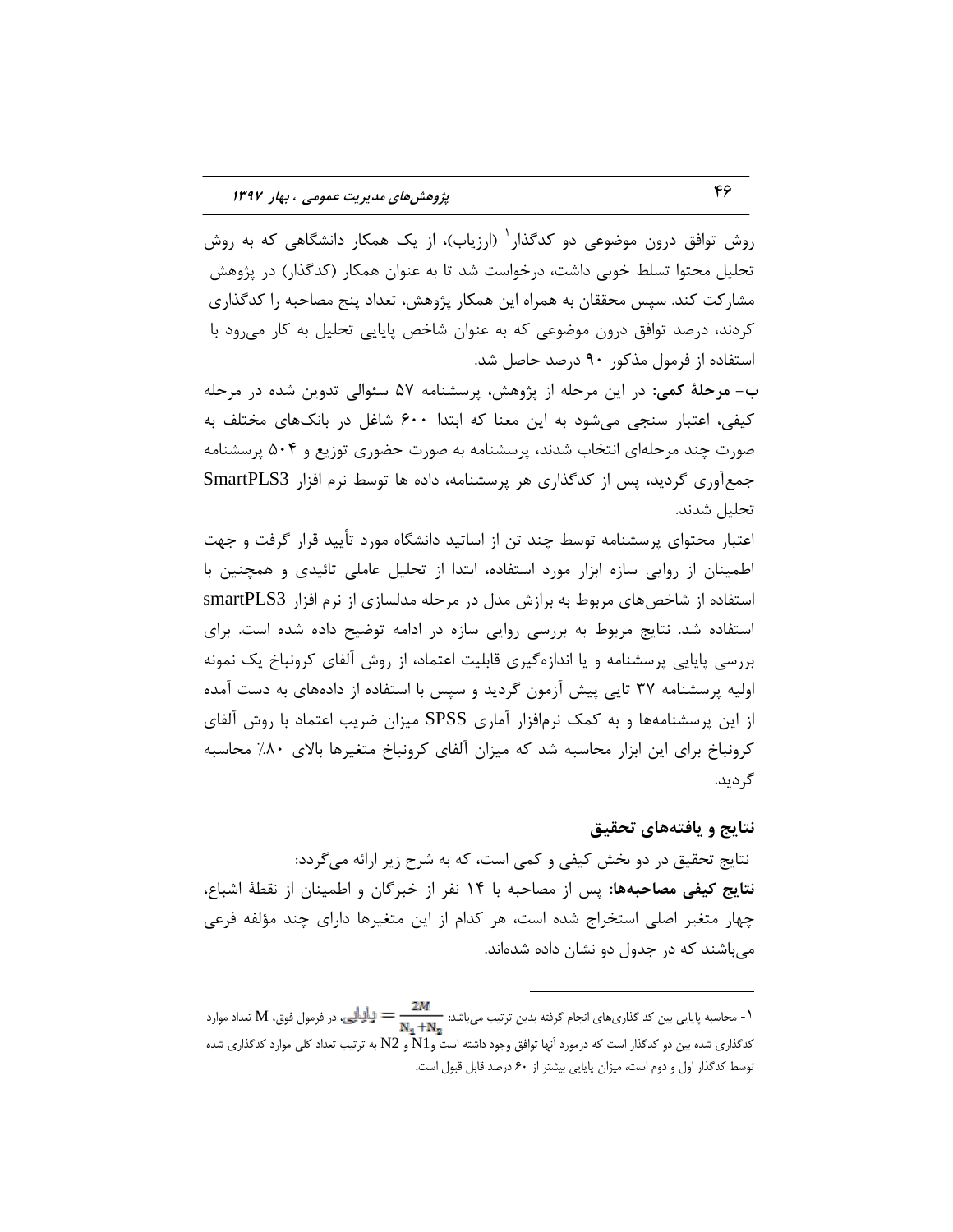**بخش کمی**: در این بخش نتایج مربوط به پایایی مؤلفهها و همچنین تحلیل عاملی نوع دوم (اعتبار سازه) مدل نشان داده شده است (جدول ٣).

| مقدار آلفا | سئوالات                                | مؤلفه        | متغير               |
|------------|----------------------------------------|--------------|---------------------|
| 7.856      | $1-\zeta\zeta$                         | شامل ٧ مؤلفه | عملکرد فردی و گروهی |
| 7.821      | $\mathbf{Y} \Delta - \mathbf{Y} \cdot$ | شامل ۵ مؤلفه | عملكرد سازمانى      |
| 7.825      | $f1-f0$                                |              | اهداف سازمانى       |
| 7.891      | $45 - 24$                              | شامل ٣ مؤلفه | همراستايي           |

**جسٍل :3 ًتایج اسهَى کزًٍثاخ تزای سٌجص پایایی** 

با توجه به اینکه مقدار آلفای همه شاخصها از ۷٪ بالاتر است می توان نتیجه گرفت که اين شاخصها از پايايي لازم برخوردار است. **نتایج اعتبار سنجی یا تحلیل عاملی**: در این بخش از پژوهش نتایج مربوط به تحلیل عاملی شاخصهای مدیریت عملکرد سازمانی نشان داده می شود: تحلیل عاملی تائیدی مرتبه دوم ًتغیر ارزیابی عملکرد فردی و گروهی مقادیر ضریب استاندارد و اعداد معناداری و برازش مدل حاصل از تحلیل عاملی تاییدی نوع دوم مربوط به متغیر ارزیابی عملکرد فردی و گروهی در جدول ۴ آمده است.

جدول۴: میزان ضریب استاندارد و اعداد معناداری و برازش مدل حاصل از تحلیل عاملی تاییدی **ًَع زٍم )هتغیز ػولکزز فززی گزٍّی(**

| <b>b</b> | ور<br>د<br>منادا <sub>ر</sub> ی | ٠J<br>استاند       | گويەھا                                                     | اىعاد          | متغيرها |
|----------|---------------------------------|--------------------|------------------------------------------------------------|----------------|---------|
| 0.001    | <b>AY.11</b>                    | $\cdot$ /Y $\cdot$ | به خوبی توانایی ارتباط بین اجزای مساله را دارم.            |                |         |
| 0.001    | 17.97                           | $\cdot/\lambda$    | در شرایط سخت و غیر معمول (بحرانی) منطقی تصمیم می-<br>گيرم. | توان<br>قضاوتي |         |
| 0.001    | 11.15                           | .198               | توانایی تحلیل مسایل و موقعیتهای پیچیده را دارم.            |                |         |
| 0.001    | ۱۶.۳۳                           | .1Yf               | از منابع بانک به صورت کارا و اثربخش استفاده میشود.         | بهرەورى        |         |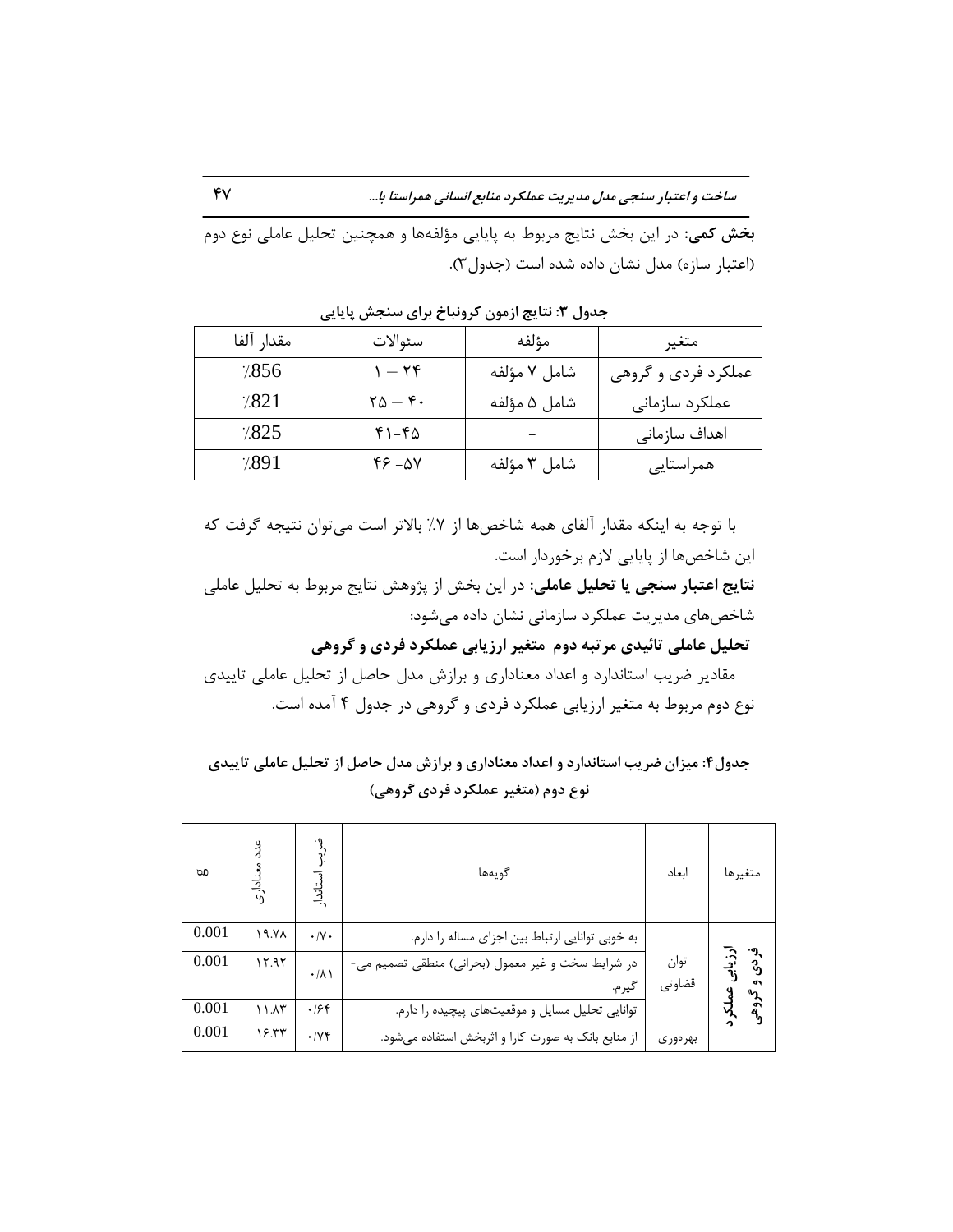48 **پژٍّصّای هسیزیت ػوَهی ، تْار 1397**

| 0.001 | 14.77        | $4\lambda$                | خروجی کار در بانک متناسب با زمان صرف شده برای آن                                      |         |  |
|-------|--------------|---------------------------|---------------------------------------------------------------------------------------|---------|--|
|       |              |                           | كار است.                                                                              |         |  |
| 0.001 | 15.71        | $\cdot$ /۶)               | ارزش نهایی فعالیت انجام شده بیش از هزینه انجام شده برای                               |         |  |
|       |              |                           | آن است.                                                                               |         |  |
| 0.001 | 11.28        | $\cdot$ / $\Delta V$      | تا چه میزان شیوههای جذب منابع توسط بانک را موفق                                       |         |  |
|       |              |                           | ارزيابي مي كنيد.                                                                      |         |  |
| 0.001 | 14.98        | .705                      | رعایت پوشش و ظواهر مناسب برایم مهم است.                                               |         |  |
| 0.001 | ۱۱.۳۹        | $\cdot/\lambda$ .         | رعایت رازداری و امانت داری برایم اهمیت دارد.                                          | اخلاق   |  |
| 0.001 | ۱۱.۴۲        | $\cdot/\lambda$ .         | به نظم و اولویتبندی امور اهمیت میدهم.                                                 |         |  |
| 0.001 | 11.58        | $\cdot$ /Y $\wedge$       | احترام و رعایت حقوق مشتری برایم اهمیت دارد.                                           |         |  |
| 0.001 | 9.55         | $\cdot$ /Y \              | ایدههای نو را در بانک همواره تشویق می کنم.                                            |         |  |
| 0.001 | ۱۱.۳۶        | .185                      | ایدههای نو را در صورت لزوم یادداشت و دنبال می کنم.                                    |         |  |
| 0.001 | .59          | $\cdot$ / $\cdot$ $\cdot$ | جو و محیط کار طوری است که باید از بروز افکار نو خود                                   | خلاقيت  |  |
|       |              |                           | امتناع كنم.                                                                           |         |  |
| 0.001 | 9.5          | .149                      | راه حلهای مختلف را برای یک مشکل پیدا می کنم.                                          |         |  |
| 0.001 | ۱۹.۴۵        | $\cdot$ /Y $\Delta$       | به کار در بانک علاقهمند هستم.                                                         |         |  |
| 0.001 | 18.38        | $\cdot$ / $\wedge$ ۶      | تعهد به سازمان و حمایت ازآن را دارم.                                                  | نگرش    |  |
| 0.001 | 18.99        | $\cdot$ /Y $\wedge$       | نسبت به کارکنان بانک علاقهمند میباشم.                                                 |         |  |
| 0.001 | 1Y.5         |                           | آمادگی کارکردن در زمان و مکان مورد تقاضا را برای توفیق                                |         |  |
|       |              | .199                      | بانک دارم.                                                                            |         |  |
| 0.001 | 18.09        |                           | آمادگی کارکردن با دیگر افراد و واحدها، حسب نظر مدیریت                                 | همکاری  |  |
|       |              | .11                       | و برای انجام وظایف محوله را دارم.                                                     |         |  |
| 0.001 | $10.7 \cdot$ |                           |                                                                                       |         |  |
|       |              | $\cdot$ /Y&               | آمادگی کارکردن با سایر واحدها و بخشها را دارم.                                        |         |  |
| 0.001 | 18.79        | $\cdot$ / $\vee\tau$      | به كسب دانش شغلى اهتمام دارم.                                                         |         |  |
| 0.001 | 1Y.77        | .11                       | به روز بودن و افزایش توانمندی در بانک برایم مهم است.                                  | يادگيري |  |
| 0.001 | ۱۶۰۴         | .199                      | مدیریت و انتقال مناسب دانش در بانک را جدی می گیرم.                                    |         |  |
|       |              |                           |                                                                                       |         |  |
|       |              |                           | $X^2 = 555.78$ , df = 245, $X^2$ /df=2.26, P-Value= 0.001, RMSEA= 0.064, GfI= 0/97.6, |         |  |
|       | $AGFA=0/92$  |                           |                                                                                       |         |  |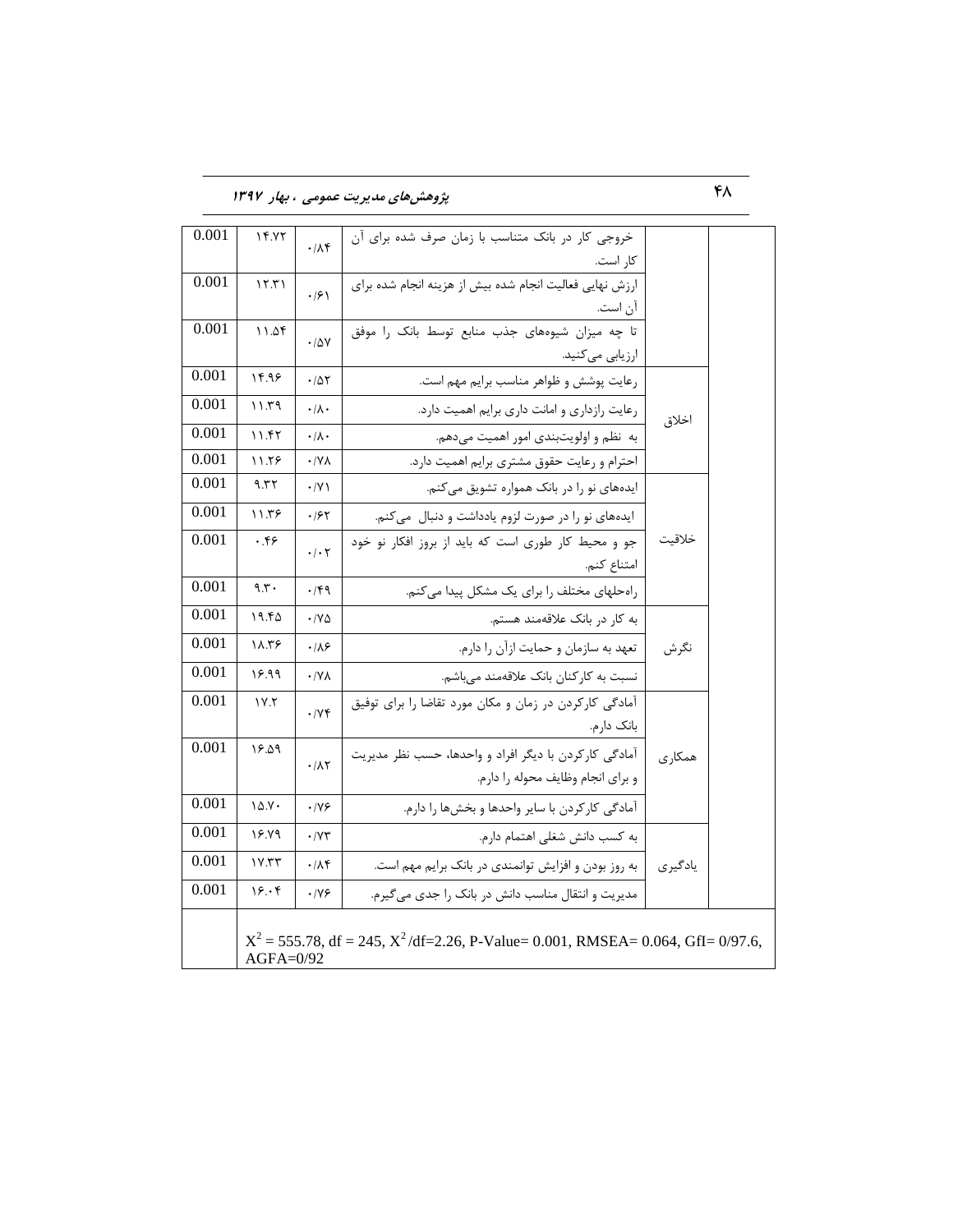بارهای عاملی مدل در حالت تخمین استاندارد، میزان تأثیر هر کدام از متغیرها و یا گویهها را در توضیح و تبیین واریانس نمرات متغیر یا عامل اصلی ِ نشان میدهد. به عبارت دیگر، بار عاملی نشان دهنده میزان همبستگی هر متغیر مشاهده شده (سؤال پرسشنامه) با متغیر مکنون (عاملها) است. همانگونه که جدول ۴ نشان میدهد، تمامی روابط به جز سوال ۳ (مربوط به متغیر خلاقیت) مدل معنادار هستند، زیرا مقدار محاسبه شده t برای هیچ کدام از مسیرها به جز سوال مذکور در دامنه ۱/۹۶ و ۱/۹۶- قرار نگرفته است. لازم به ذکر است که سوال مذکور از پژوهش حذف میشود. شاخصهای تناسب (برازش) مدل نیز نشان میٍ دهد که مدل از برازش مناسبی برخوردار بوده و می تواند کلیت و روابط بین متغيرهاى موجود در مدل را به خوبى تبيين كند به علت اينكه شاخص نسبت كاى- دو بر درجه آزادی مدل  $(x^2/df = 2.26)$  کوچکتر از ۳ و نیز مقدار شاخص RMSEA=0.064 كوچكتراز ۰.۰۹ مىباشد. با عنايت به نتايج به دست آمده و مقايسه آن با دامنه قابل قبول میٍتوان اذعان نمود تمامی شاخصهای برازندگی مدل در دامنه قابل قبول قرار گرفتهاند و لذا مدل مورد تأیید میباشد.

تحلیل عاملی تائیدی مرتبه دوم متغیر ارزیابی عملکرد سازمانی

مقادیر ضریب استاندارد و اعداد معناداری و برازش مدل حاصل از تحلیل عاملی تأییدی نوع دوم مربوط به متغیر ارزیابی عملکرد سازمانی در جدول پنج آمده است.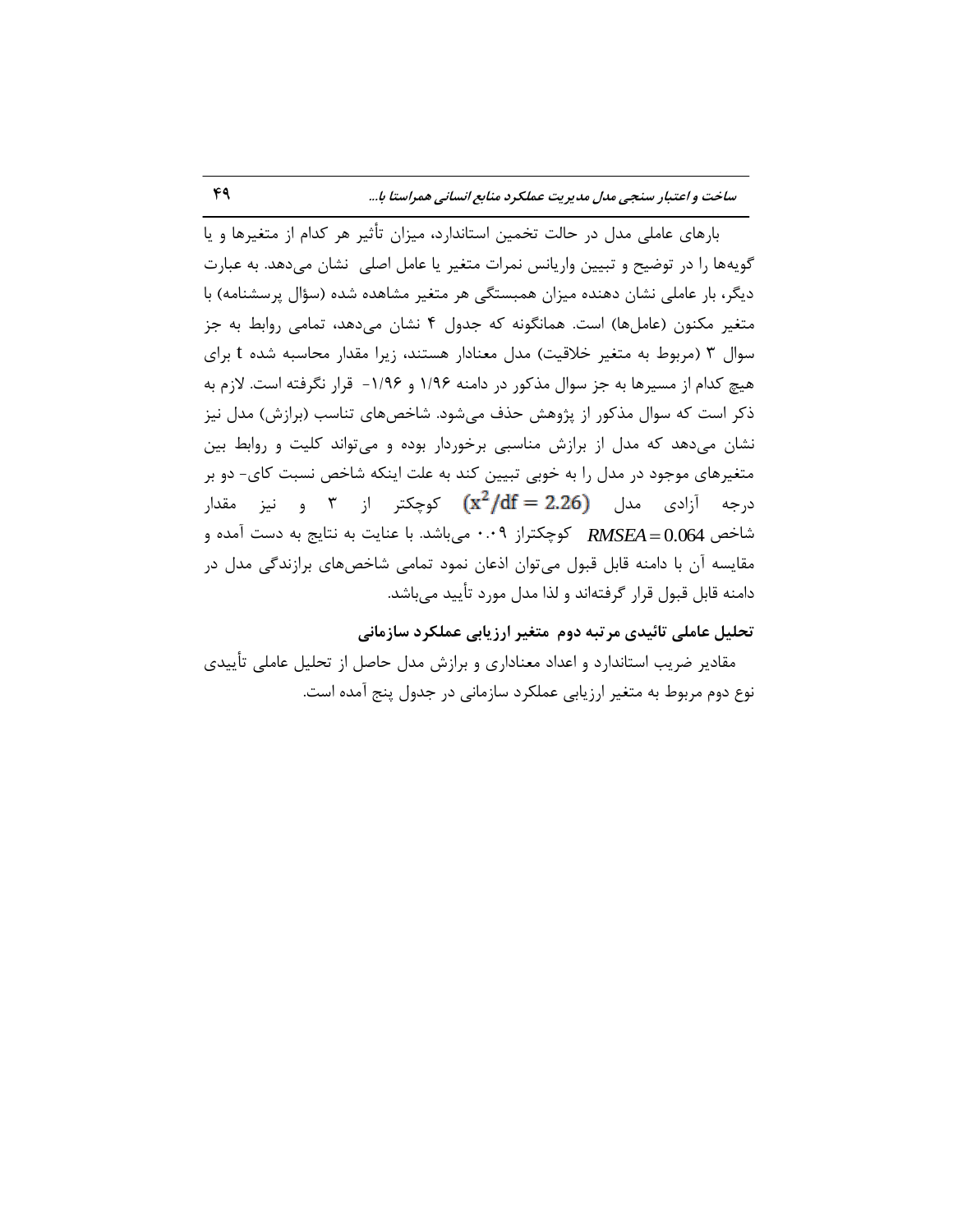|       |                   |                              | يوع دوم (متعير عملكرد سازماني)                                               |          |                       |
|-------|-------------------|------------------------------|------------------------------------------------------------------------------|----------|-----------------------|
| Sig.  | عدد               | ضريب                         | گويەھا                                                                       | ابعاد    | متغيرها               |
|       | معناداري          | استاندارد                    |                                                                              |          |                       |
| 0.001 | 17.5              | $\cdot$ / $\vee$ 9           | ارتقا شغلی بر اساس عملکرد در بانک نهادینه شده است.                           |          |                       |
| 0.001 | 10.98             | $\cdot$ / $\wedge\tau$       | سیستم جبران خدمات در بانک کارا و اثربخش است.                                 | ارتقاء و |                       |
| 0.001 | 7.٨۵              | .75                          | برنامههای بیمهای و بازنشستگی در بانک از اهمیت برخوردارند.                    | پاداش    |                       |
| 0.001 | 10.57             | $\cdot/\lambda\Upsilon$      | سلسله مراتب اداری در بانک با توجه به ماهیت و اندازه آن                       |          |                       |
|       |                   |                              | مناسب است.                                                                   |          |                       |
| 0.001 | 19.7 <sub>A</sub> | $\cdot/\lambda\Delta$        | میزان قوانین، مقررات و رویهها در بانک با توجه به ماهیت و                     | ساختار   |                       |
|       |                   |                              | اندازه آن مناسب است.                                                         |          |                       |
| 0.001 | 17.7.             | $\cdot$ /۶ \                 | کارکنان بانک در کار خود آزادی عمل و استقلال دارند.                           |          |                       |
| 0.001 | ۱۲.۴۲             | $\cdot/\lambda \cdot$        | آئین نامهها و دستورالعملهای مالی مدون بوده و با مکانیزم-                     |          |                       |
|       |                   |                              | های عملکرد افراد و واحد هماهنگی دارند.                                       |          |                       |
| 0.001 | 10.08             | $\cdot$ / $\vee\tau$         | اطلاع رسانی کامل در مورد قوانین و مقررات مالی به درستی                       | مقررات   | رزیابی عملکرد سازمانر |
|       |                   |                              | انجام میگیرد.                                                                | مالی     |                       |
| 0.001 | ۱۴.۴۳             | .19V                         | از ابزارها و نرم افزارهای جدید مالی، اجرایی و کنترلی به                      |          |                       |
|       |                   |                              | درستی استفاده میشود.                                                         |          |                       |
| 0.001 | 11.55             | $\cdot$ / $\vee$ $\triangle$ | مدیران از جذبههای شخصیتی مثبت برخوردارند.                                    |          |                       |
| 0.001 | 18.00             | $\cdot/\lambda\tau$          | کارکنان برای نیل به اهداف و چشم انداز ترغیب میشوند.                          |          |                       |
| 0.001 | ۱۷.۵۴             | $\cdot$ / Y A                | هماهنگی بین کارکنان توسط مافوقان به آسانی صورت می-                           | رهبري    |                       |
|       |                   |                              | گير د.                                                                       |          |                       |
| 0.001 | <b>IV.TY</b>      | $\cdot$ /YA                  | سیاستها و اقدامات مدیران با اهداف کلان بانک هماهنگ است.                      |          |                       |
| 0.001 | 18.18             | $\cdot$ /Y)                  | بانک تغییرات محیط و اقدامات رقبا را مرتب رصد می کند.                         |          |                       |
| 0.001 | 10.79             | $\cdot$ /YA                  | بانک ما از یک مزیتی برتر رقابتی برخوردار است.                                | شرايط    |                       |
| 0.001 | 10.08             | $\cdot/\lambda \cdot$        | ارائه خدماتی نوین و متمایز از سایر بانکها برای مشتریان، از                   | رقابتى   |                       |
|       |                   |                              | اولويتهاى بانک ماست.                                                         |          |                       |
|       |                   |                              | $X^2 = 262.29$ , Df = 99, $X^2$ /df=2.65, P= 0.001, RMSEA= 0.065, GfI= 0/97, |          |                       |
|       | $AGFA=0/96$       |                              |                                                                              |          |                       |

جدول۵ : میزان ضریب استاندارد و اعداد معناداری و برازش مدل حاصل از تحلیل عاملی تاییدی

**ًَع زٍم )هتغیز ػولکزز ساسهاًی(**

همانگونه که جدول۵ نشان میدهد، تمامی روابط مدل معنادار هستند، زیرا مقدار محاسبه شده t برای هیچ کدام از مسیرها در دامنه ۱/۹۶ و ۱/۹۶- قرار نگرفته است. نتایج تخمين در گزارش ليزرل، حاكي از مناسب بودن شاخصهاى برازش است. شاخصهاى تناسب (برازش) مدل نیز نشان میدهد که مدل از برازش مناسبی برخوردار است و می تواند کليت و روابط بين متغيرهاى موجود در مدل را به خوبي تبيين کند، به علت اينکه شاخص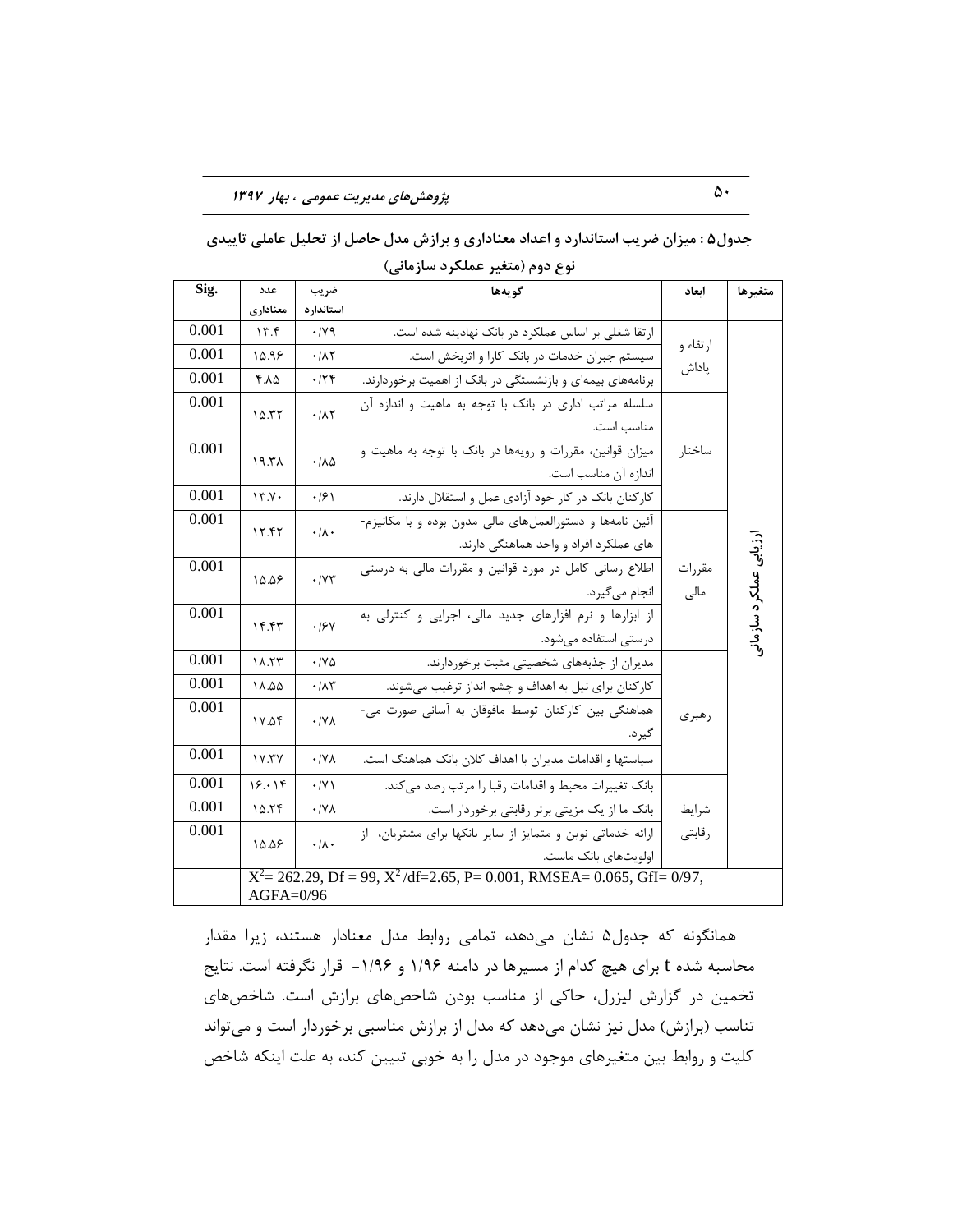نسبت کای- دو بر درجه آزادی مدل  $\mathrm{d} f = 2.65$  کوچکتر از ۳ و نیز مقدار شاخص RMSEA = 0.065 كوچكتراز ۰.۰۹ مىباشد. با عنايت به نتايج به دست آمده و مقایسه آن با دامنه قابل قبول میتوان اذعان نمود تمامی شاخصهای برازندگی مدل در دامنه قابل قبول قرار گرفتهاند و لذا مدل مورد تأييد ميباشد.

تحلیل عاملی تائیدی مرتبه دوم متغیر همراستایی

مقادیر ضریب استاندارد و اعداد معناداری و برازش مدل حاصل از تحلیل عاملی تاییدی نوع دوم مربوط به متغیر همراستایی در جدول ۶ آمده است.

| sis                              | ىدد معنادارى                                                                                      | يب استاندارد                                      | گويەھا                                                                                                                                                                                                                                  | متغيرها         | ابعاد      |  |  |
|----------------------------------|---------------------------------------------------------------------------------------------------|---------------------------------------------------|-----------------------------------------------------------------------------------------------------------------------------------------------------------------------------------------------------------------------------------------|-----------------|------------|--|--|
| 0.001<br>0.001<br>0.001<br>0.001 | $V.\Delta$<br>1Y.1T<br>1Y.07<br>1Y.11                                                             | $\cdot$ /YY<br>.199<br>$\cdot$ /YY<br>$\cdot$ /Y& | فعالیتهای یکپارچه در جهت همراستایی عملکرد فردی و سازمانی<br>صورت مي گيرد.<br>پاداش در سطح سازمان متناسب با عملکرد فردی و گروهی است.<br>اهداف فردی در راستای اهداف سازمانی تعریف شده است.<br>واحدهای مختلف بانک با همدیگر هماهنگی دارند. | سازگاری         |            |  |  |
| 0.001                            | $Y \cdot 5A$                                                                                      | $\cdot/\Lambda f$                                 | ارزیابی عملکرد سازمانی به کارکنان کمک میکند تا در راستای تحقق<br>اهداف سازمان گام بردارند.                                                                                                                                              |                 |            |  |  |
| 0.001                            | $Y \cdot 5A$                                                                                      | .11                                               | ارزیابی عملکرد سازمانی به کارکنان کمک میکند تا دریابند اهداف<br>فردی و سازمانی همراستا هستند.                                                                                                                                           | همراستايي افقع  | همر استاير |  |  |
| 0.001                            | 18.58                                                                                             | .199                                              | واحدهای سازمانی همگرا عمل میکنند.                                                                                                                                                                                                       |                 |            |  |  |
| 0.001                            | Y1.9Y                                                                                             | $\cdot/\Lambda$ ۳                                 | تصویر جامعی از عملکرد فردی و سازمانی ترسیم شده است.                                                                                                                                                                                     |                 |            |  |  |
| 0.001                            | 19.5V                                                                                             | $\cdot$ /YY                                       | انسجام بین عملکرد سازمانی و تعهد فردی وجود دارد.                                                                                                                                                                                        |                 |            |  |  |
| 0.001                            | $Y \cdot .fY$                                                                                     | $\cdot$ / $\vee$ 9                                | مدیریت ارزیابی عملکرد در سطح بانک از یک رویه واحد پیروی می کند.                                                                                                                                                                         |                 |            |  |  |
| 0.001                            | Y1.9Y                                                                                             | .71                                               | سیستم ارتقاء منابع انسانی از انجام درست وظایف فردی کارکنان در<br>راستای تحقق اهداف سازمانی حمایت میکند.                                                                                                                                 | همراستايي عمودى |            |  |  |
| 0.001                            | $\Lambda$ $\gamma$                                                                                | $\cdot/\lambda$ .                                 | وظایف مدیران و کارکنان در راستای اهداف تبیین شده، هماهنگ است.                                                                                                                                                                           |                 |            |  |  |
|                                  | $X^2 = 136.88$ , df = 51, $X^2$ /df=2.68, P-Value= 0.001, RMSEA= 0.081, GfI= 0/92,<br>$AGFA=0/91$ |                                                   |                                                                                                                                                                                                                                         |                 |            |  |  |

جدول ۶: میزان ضریب استاندارد و اعداد معناداری و برازش مدل حاصل از تحلیل عاملی تاییدی **ًَع زٍم )هتغیز ّوزاستایی(**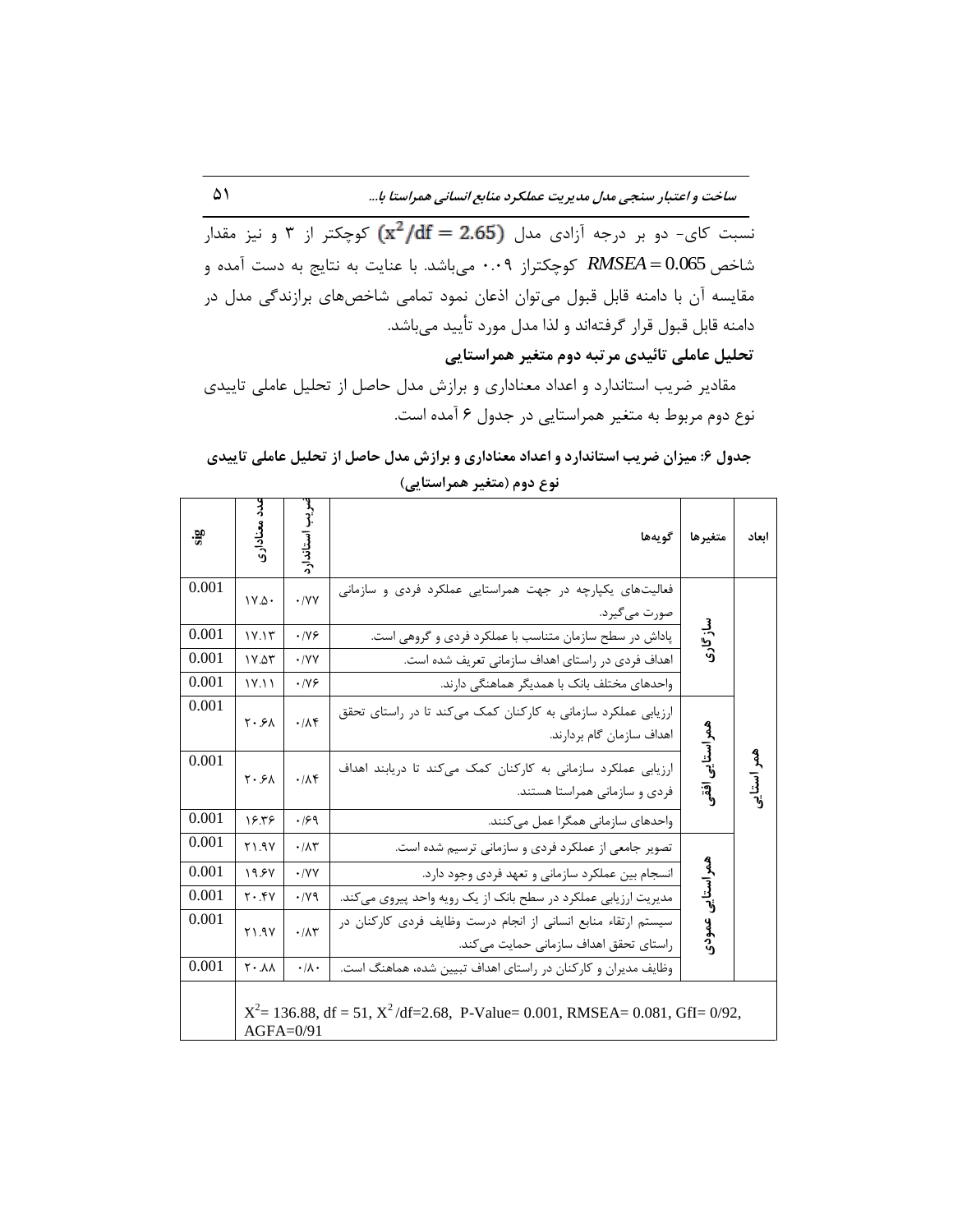همانگونه که جدول ۶ نشان می دهد، تمامی روابط مدل معنادار هستند، زیرا مقدار محاسبه شده t برای هیچ کدام از مسیرها در دامنه ۱/۹۶ و ۱/۹۶- قرار نگرفته است.

نتايج تخمين در گزارش ليزرل، حاكي از مناسب بودن شاخصهاى برازش است. شاخصهای تناسب (برازش) مدل نیز نشان میدهد که مدل از برازش مناسبی برخوردار است و مي تواند كليت و روابط بين متغيرهاي موجود در مدل را بخوبي تبيين كند به علت اینکه شاخص نسبت کای- دو بر درجه آزادی مدل  $\mathrm{(x^2/df = 2.68)}$  کوچکتر از ۳ و نیز مقدار شاخص RMSEA = 0.081 کوچکتر از ۰.۰۹ می باشد. با عنایت به نتایج به دست آمده و مقايسه آن با دامنه قابل قبول میتوان اذعان نمود تمامی شاخصهای برازندگی مدل در دامنه قابل قبول قرار گرفتهاند و لذا مدل مورد تأیید میباشد. تحلیل عاملی تائیدی مرتبه اول متغیر اهداف سازمانی

مقادیر ضریب استاندارد و اعداد معناداری و برازش مدل حاصل از تحلیل عاملی تاییدی نوع دوم مربوط به متغیر اهداف سازمانی در جدول ۷ آمده است.

جدول ۷: میزان ضریب استاندارد و اعداد معناداری و برازش مدل حاصل از تحلیل عاملی تاییدی **ًَع زٍم )هتغیز اّساف ساسهاًی(**

| sig   | عدد               | ضريب                         | گو بەھا                                                                               | اىعاد     |
|-------|-------------------|------------------------------|---------------------------------------------------------------------------------------|-----------|
|       | معناداری          | استاندار د                   |                                                                                       |           |
| 0.001 | $Y \setminus Y$   | $\cdot/\lambda$              | افزایش سودآوری و کسب رضایت ذینفعان در بانک ما مهم است.                                |           |
| 0.001 | ۲۳.۵۴             | $\cdot$ / $\lambda$ Y        | به حداکثر رساندن منابع و افزایش بهره وری از اولویتهای بانک<br>است.                    | آفداف     |
| 0.001 | 1V.69             | .199                         | کاهش هزینه از رسالتهای بانک است.                                                      |           |
| 0.001 | $Y \cdot \cdot Y$ | $\cdot$ /Y $\wedge$          | افزایش سهم بازار همواره مورد تأکید بانک است.                                          | ، سازمانی |
| 0.001 | 11.55             | $\cdot$ / $\Upsilon\Upsilon$ | واکنش مناسب نسبت به تغییرات محیطی از اولویتهای بانک<br>است.                           |           |
|       | $AGFA=0/96$       |                              | $X^2$ = 35.39, df = 15, $X^2$ /df = 2.36, P-Value = 0.001, RMSEA = 0.078, GfI = 0/94, |           |

جدول ۷ بارهای عاملی را برای هر یک از مسیرهای مدل اندازهگیری نشان میدهد. رد یا تأیید هر یک از مسیرهای مدل منوط بر مقایسه بار عاملی آن مسیر، در حالت تخمین استاندارد، با مقدار t محاسبه شده براي آن، در حالت ضريب معناداري مي باشد، كه با توجه بِه نتايج حاصل، همگې روابط مورد تأييد قرار مې گيرند.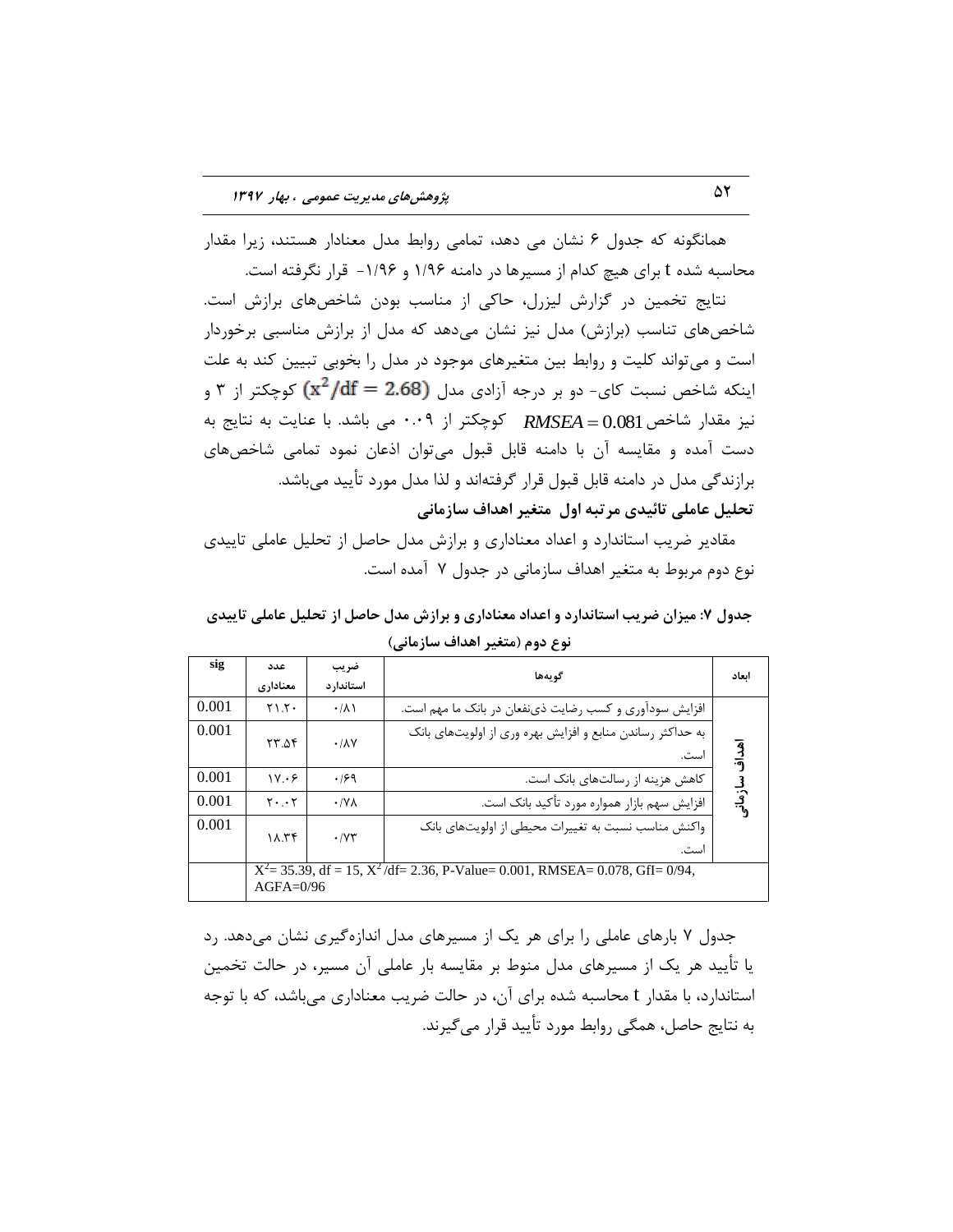بارهاى عاملى مدل در حالت تخمين استاندارد، ميزان تأثير هر كدام از متغيرها و يا گویهها را در توضیح و تبیین واریانس نمرات متغیر یا عامل اصلی نشان میٖدهد. به عبارت دیگر، بار عاملی نشان دهنده میزان همبستگی هر متغیر مشاهده شده (سؤال پرسشنامه) با متغیر مکنون (عاملها) است. همانگونه که جدول۷ نشان میدهد، تمامی روابط مدل معنادار هستند، زیرا مقدار محاسبه شده t برای هیچ کدام از مسیرها در دامنه ۱/۹۶ و ۱/۹۶- قرار نگرفته است. نتايج تخمين در گزارش ليزرل، حاكي از مناسب بودن شاخصهاى برازش است. و مى تواند كليت و روابط بين متغيرهاى موجود در مدل را بخوبى تبيين كند به علت اينكه شاخص نسبت كاي- دو بر درجه آزادي مدل کوچکتر از ۳ و نیز مقدار شاخص RMSEA = 0.078 کوچکتر از 0.09 میباشد. با عنایت به نتایج به دست آمده و مقایسه آن با دامنه قابل قبول میتوان اذعان نمود تمامی شاخصهای برازندگی مدل در دامنه قابل قبول قرار گرفتهاند و لذا مدل مورد تأیید مے باشد.

# **تحث ٍ ًتیجِ گیزی**

با توجه به پیشینهٔ پژوهش میتوان نتیجه گرفت که وجود یک مدل جامع مدیریت عملکرد که همراستا با اهداف سازمانی باشد، از الزامات و ضرورتهای سازمانی و ارزیابی مديريت عملكرد است. در اين پژوهش تلاش شده است كه مؤلفههای مديريت عملكرد جامع و همراستا با اهداف سازمانی ارائه شود. بررسی تحلیلی دورهٔ زمانی مدلهای مختلف در زمینه مدیریت عملکرد، نشان دهنده آن است که مدلِها و تکنیکهای مختلف مدیریت عملکرد در بستر نیاز سازمانها و در طی دهههای مختلف و بر مبانی نظری و تئوریک ه مختلف شكل گرفتند *(2009 ,Van ree)،* آن مدلها جامع نبوده و هر پژوهشگر از منظرى -عمدتاً بیان شاخصهایی معین که در هدفگذاری عملیات سازمان تعریف میشوند- مدیریت عملکرد را مورد مطالعه و آزمون قرار دادند، به عنوان نمونه مىتوان به موارد زير اشاره کرد: مفاهیم کارایی، اثربخشی، کیفیت، بهرهوری، کیفیت زندگی کاری و نوآوری، توانایی بودجه/سودآوری، تعالی، تداوم حیات و رشد در مدل سینک و تاتل (۱۹۸۹)، نسبتهای هالی، بازده سرمایهگذاری، عوامل هزینهای، عوامل غیرهزینهای، عوامل خارجی، عوامل داخلی در مدل «ماتریس ارزیابی عملکرد هرم دوپونت» اسکوزن و هماران (۲۰۰۱)، عملکرد مالی، رقابت پذیری، کیفیت، انعطافپذیری، کیفیت، استفاده از منابع، نوآوری در مدل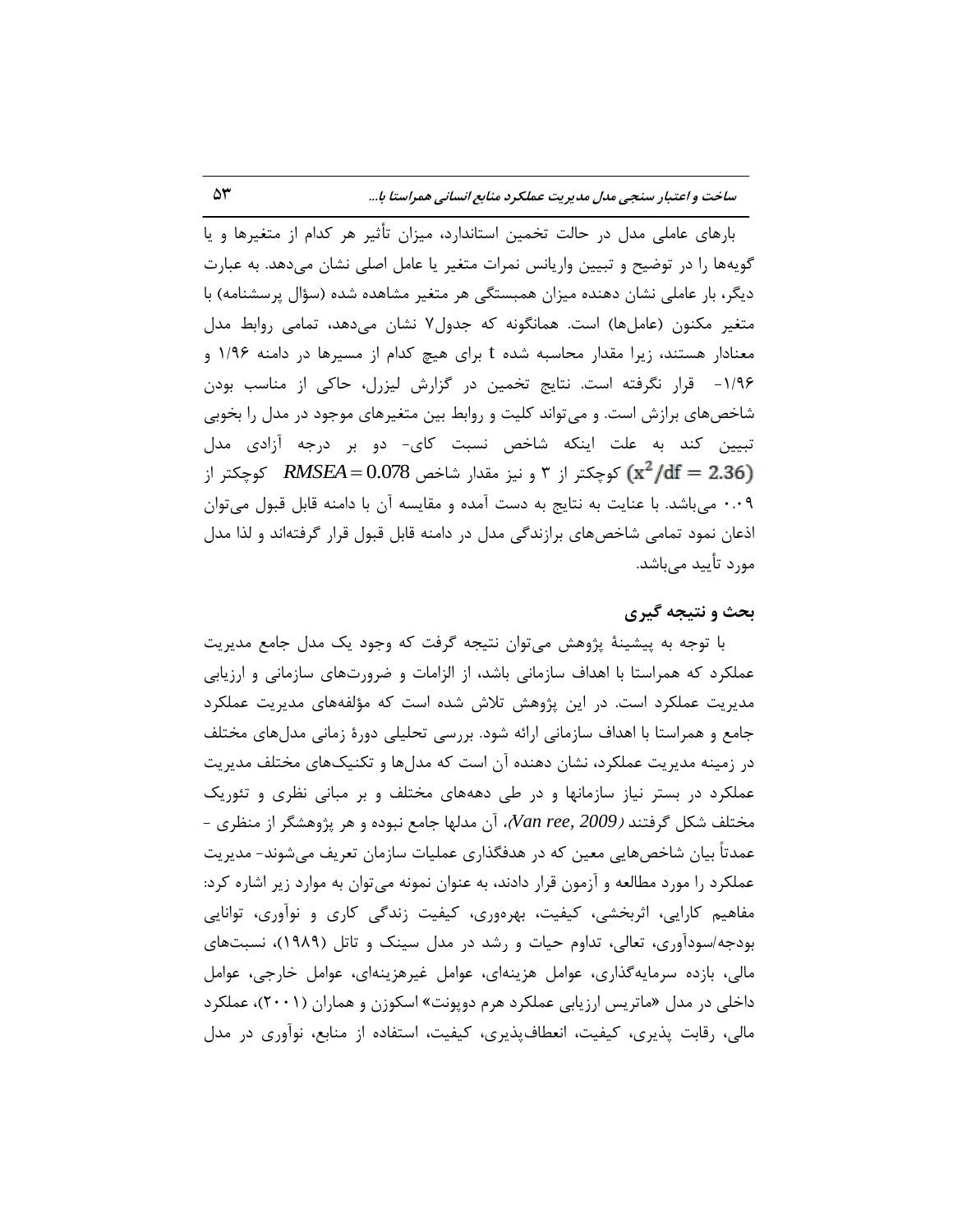«ماتريس نتايج و عملگرها» فيتزجرالد و همكاران (١٩٩١)، از منظر مالي، مشترى، فرایندهای داخلی، یادگیری و رشد در «مدل کارت امتیازی متوازن (BSC)» کاپلان و نورتون (۱۹۹۲)، استراتژى به عنوان پیشران، بهبود مستمر، بازخور سریع و صحیح، هدف صريح، مربوط بودن در مدل «سيستم پايدار (سازگار)» فلاپر و همكاران (۱۹۹۶)، انعطاف پذیری، کاهش زمان، کیفیت، مالی، رضایت مشتری در مدل «چارچوب ارزیابی عملکرد یکپارچِه» مدوری و استیپل (۲۰۰۰)، ساختار داخلی: رشد، تجدید (نوسازی)، کارایی، ثبات، ریسک (مدل های مفهومی، کامپیوترها، سیستمهای اجرایی)؛ ساختار خارجی: مشتری، تأمین کننده، نامهای تجاری؛ علامت تجاری و تصویر تجاری؛ مهارتهای فردی: مهارتها، آموزش، تجربه، ارزشها، مهارت اجتماعی، رضایت ذینفعان، استراتژیها، فرایندها، قابلیتها، سهم (نقش) ذینفعان در مدل «پایش داراییهای ناملموس (IAM) منشور عملكرد» سوئيبي، (١٩٩٧) و نيلي و آدام، (٢٠٠٠)، كيفيت، تحويل، زمان فرايند، هزینه، رضایت مشتری، انعطافپذیری، بهرهوری، معیارهای بازاریابی، معیارهای مالی در مدل «هرم عملكرد SMART» وانگ؛ لينچ و كراس، (۱۹۹۱)، برنامه ريزي عملكرد (تحلیل ذی نفعان، الگو گزینی، برنامهریزی راهبردی و عملیاتی)، بازبینی عملکرد (سنجش و گزارش دهی عملکرد)، تقویت عملکرد (رهبری و مربی گری، یادگیری و توسعه)، اجرای برنامهها و تحقق عملكرد، و نهايتاً پايش عملكرد در مدل فرآيندي مديريت عملكرد سازماني رضاییان وگنجعلی (۲۰۱۱)، مدل مدیریت عملکرد سازمانی برای بخش دولتی و غیر انتفاعی (شامل ابعاد و معیارهای عملکرد، فرایند مدیریت عملکرد، پیش رانهای عملکرد) .)*Yavari & Zahedi, 2013*(

به باور اُهمی و زاچر ۲۰۱۵) مدلهای مختلف مدیریت عملکرد باید در بردارندهٔ چهار عنصر اساسی ( نگرانی، کنترل، کنجکاوی و اعتماد به نفس) باشند. زیرا سازگاری حرفهای افراد و کارکنان شاغل در بهترين شرايط بر مبناى اين چهار پايه اساسى قرار دارد: نگرانى<sup>٢</sup>، بِه اين معنا كه كاركنان بايد چالشها و وظايف آينده را مورد توجه قرار دهند. كنترل شامل اتخاذ مسئولیت در رابطه با بهسازی ؓ خود و محیط کار، کنجکاوی ؓ که به عنوان بررسی فرصتهای آینده و عواقب احتمالی توصیف میشود و نهایتاً اعتماد به نفس که به معنای

 $\overline{a}$ 

1-Ohme & Zacher 2-Concern 3-Development 4-Curiosity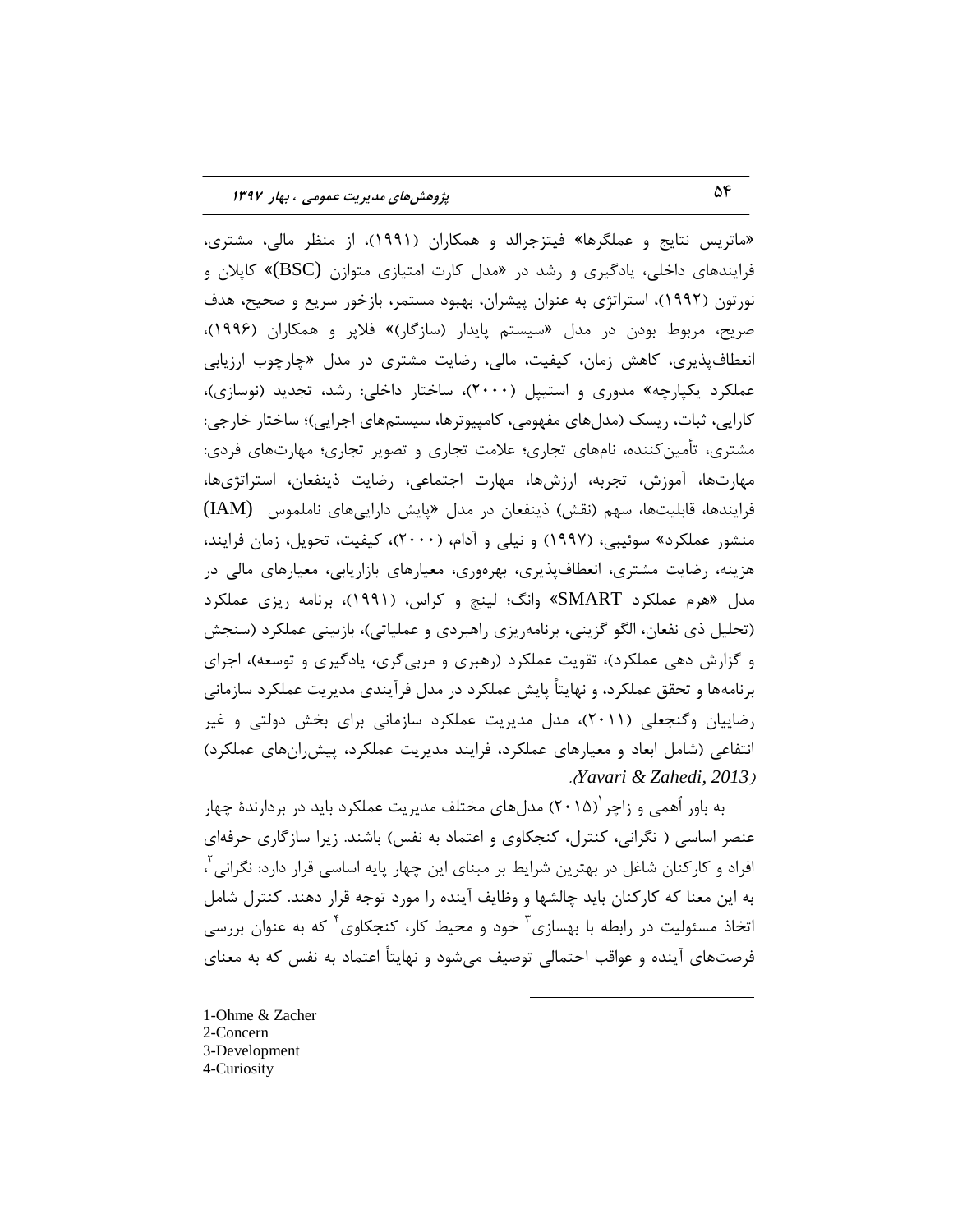تکیه بر تواناییهای خود و غلبه بر مشکلات و موانع آتی تعریف میشود. شناخت درست اين شاخصها و ارزيابي واقعي آنها براي موفقيت در سازمان و محيط كار از الزامات است. هوفقیت مدیریت عملکرد بر مبنای شناخت درست عناصر چهارگانه ذکر شده است *( Ohme* لاً *2015). اگ*ر بپذیریم که مدیریت عملکرد به دو منظور بهسازی و ارزیابی $\alpha$  Zacher, 2015 صورت میگیرد (*Deogu & Ozturen, 2015)،* توجه به عناصر چهارگانه ذکر شده بیش از پیش اهمیت خود را نشان می۵هد. این دو مفهوم (بهسازی و ارزیابی) مفاهیم تکامل یافتهای از نیازها، دادن بازخور، شناسایی نقاط قوت و ضعف، تعیین تکلیف روند ارتقاء و انتقال كاركنان مىباشند.

چارچوب ارائه شده در اين پژوهش با كليه (مؤلفههای) مدلهای ارائه شده از دههٔ ۱۹۸۰ تاكنون از آنرو متفاوت میباشد كه با بررسی عمیق نظری و تئوریک و آزمون داده-هاى جمع آورى شده، رويكردى تكميلي داشته و تلاش نموده است كه به پژوهشهاى قبل از خود عمق و غناى بيشترى از طريق استخراج سازهها از مصاحبههاى انجام شده با نخبگان و تطبيق آنها با محيط واقعى سازمانهاى مورد پژوهش، داشته باشد. از اين رو عوامل شناسایی شده در این پژوهش از پژوهشهای قبلی جامع تر می باشد. بر آیند پژوهش-های مرتبط تا سال ۲۰۱۰ مبين آن است که مديريت ارزيابي عملکرد، شامل متغيرهايي چون اثربخشی، کارایی، بهرهوری، انعطافپذیری، خلاقیت و پایداری بوده است. از تفاوت-های دیگر این پژوهش با دیگر پژوهشهای مرتبط در نوع روش تحقیق میباشد، در انجام اين پژوهش كه از روش تحقيق آميخته استفاده شده است، نتايج تحقيق كيفي( فاز اول) نشان داده است كه عوامل سازندهٔ مدیریت عملکرد منابع انسانی از چهار مؤلفهٔ اصلی: ارزیابی مدیریت عملکرد فردی و گروهی (شامل هفت سازهٔ فرعی توان قضاوتی، بهرهوری، اخلاق، خلاقيت، نگرش، همكارى و يادگيرى)، ارزيابي مديريت عملكرد سازماني ( شامل پنج سازهٔ فرعی ارتقاء و پاداش، ساختار، مقررات مالی، رهبری و شرایط رقابتی)، همراستایی (شامل سه سازهٔ فرعی سازگاری، همراستایی افقی و همراستایی عمودی) و اهداف سازمانی تشكيل شده است. گويههاي هر عامل فرعي از عدد معناداري و ضريب استاندارد قابل قبولي برخوردار بودهاند، كه نشان دهندهٔ اعتبار سازهٔ بالای این عوامل می،باشد.

نتايج تحليل عاملي نشان داده است كه كليهٔ سازههاي هر مؤلفه با مولفه اصلي ارتباط بالایی دارند. چهار مؤلفه نیز با همدیگر ارتباط معنادار و مثبت داشتهاند. علاوه بر این، کلیهٔ

 $\overline{a}$ 

1-Development & Evaluation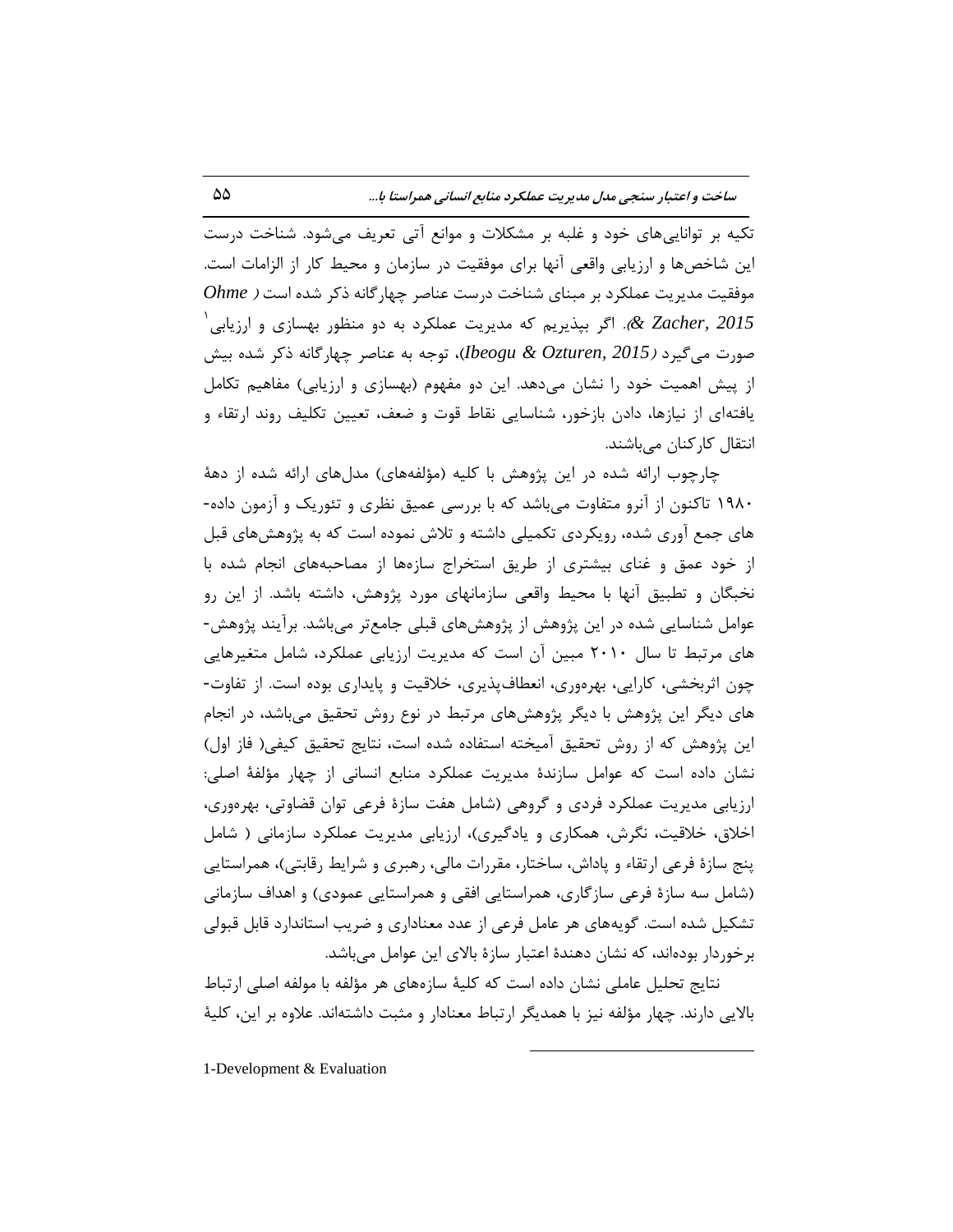مؤلفِهِهای ذکر شده از پایایی درونی بسیار بالا (بیشتر از ۱۸۰)؛ برخوردار هستند. نتایج این پژوهش از جنبه نظري براي متخصصين و دانشپژوهان مديريت منابع انساني و بويژه براي مدیران اجرایی؛ و از جنبه عملی برای آموزش، انتخاب، حفظ و نگهداری منابع انسانی مورد نیاز کلیهٔ سازمانهای عمومی و خصوصی؛ بویژه صنعت بانکداری دارای اهمیت است. پژوهش بِه دلیل محدودیتهای زمانی و عملی فقط به بیان مؤلفِهها پرداخته و جامعه آماری شامل كاركنان صنعت بانكدارى كشور بوده است، لذا با توجه به اختلافهاى ممكن بين صنعت بانكدارى و ديگر سازمانها اين نتايج بايد با دقت بيشترى مورد توجه و تعميم قرار گيرد. ديگر پژوهشگران مى توانند ارتباط بين مديريت ارزيابى عملكرد با ديگر كاركردهاى مديريت منابع انسانی نظیر جذب، نگهداری، بهسازی و توسعه، سیستم پاداش و ارتقاء را مورد پژوهش قرار دهند. ضمناً از آنجا که نتايج اين پژوهش در مقياس محدودي و فقط در صنعت بانکداری حاصل شد، بررسی جامعتر و مقایسه مدیریت عملکرد کارکنان سازمانهای مختلف ممكن است نتايج متفاوتي به همراه داشته باشد، در همين راستا به پژوهشگران توصيه مي شود كه در پژوهشهاي بعدي اين مفاهيم را مورد توجه قرار دهند.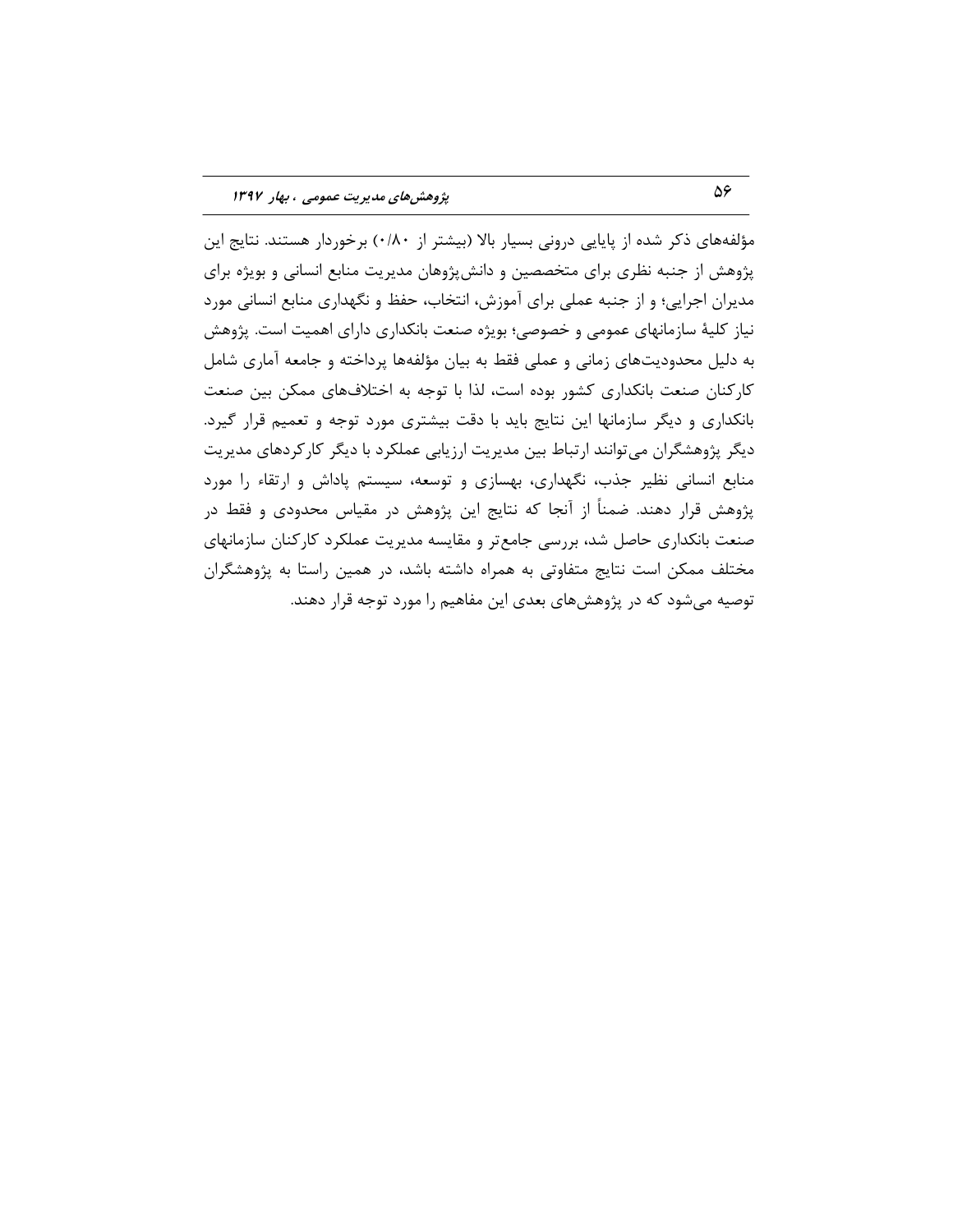# **References**

1-Aggarwal, A., Thakur, G. S. M. (2013). "Techniques of performance Appraisal- A Review" International Journal of Engineering and Advanced Technology (IJEAT), vol.2, No. 3, Pp: 617-621.

2-Allworth, E., & Hesketh, B. (1999). Construct-oriented biodata: Capturing change-related and contextually relevant future performance. International Journal of Selection and Assessment, 7: 97-111.

3-Anderson, Neil. (2012). "Measuring HRM and organizational performance: concepts, issues, and framework" Management Decision, Vol. 50, No. 4, Pp: 651-667.

4-Armstrong, Michael. (2010). A handbook of human resource management practice, 10th ed. Cambridge University Press.

5-Baard, S. K., Rench, T. A. & Kozlowsaki, S. W. (2013). "Performance Adaptation: A Theoretical integration and review" journal of management, Vol.40, No. 1.

6-Behn, Robert D. (2003). "Why Measure Performance? Different Purposes Require Different Measures" Public Administration Reviw, vol. 63, No. 5, Pp: 586-606.

7-Bonsu, C. A. & Kusi, A. (2014). Effects of Motivation on job Performance of Local Government workers in Ghana: A case study of Atwima Nwabiagya District Assembly in the Ashanti Region, international Journal of Management Sciences, Vol. 2, No. 8, Pp: 337-350.

8-Bowen, D. E., & Ostroff, C. (2004). "Understanding HRM-firm performance linkages: The role of the strength of the HRM system". Academy of Management Review, No. 29, Pp: 203– 221.

9-Buchner, T. W. (2007). Performance management theory: A look from the performer's perspective with implications for HRD. Human Resource Development International, 10, 59−73.

10-Campbell, J. P., et all, (1993). A theory of performance, personnel selection in organization, San Fransisco: Jossey-Bass.

11-Choong, K. Keong. (2013). "Understanding the features of performance measurement system: a literature review" Measuring Business Excellence, Vol. 17, No. 4, Pp: 102-121.

12-Gruman, J.A. & Saks, A. M. (2011). "Performance management and employee engagement", Human Resource Management Review, Vol. 21, Pp: 123–136.

13-Hajipour, B., Nazarpour Kashani, H., Sodagar, H. (2014). "Explaining the Impact of Organizational Intangible Resources on Organizational Performance: Reviewing Governmental Universities of the Country", Public Management Researches, Vol. 7, No. 26, Pp: 115-134.(In Persian)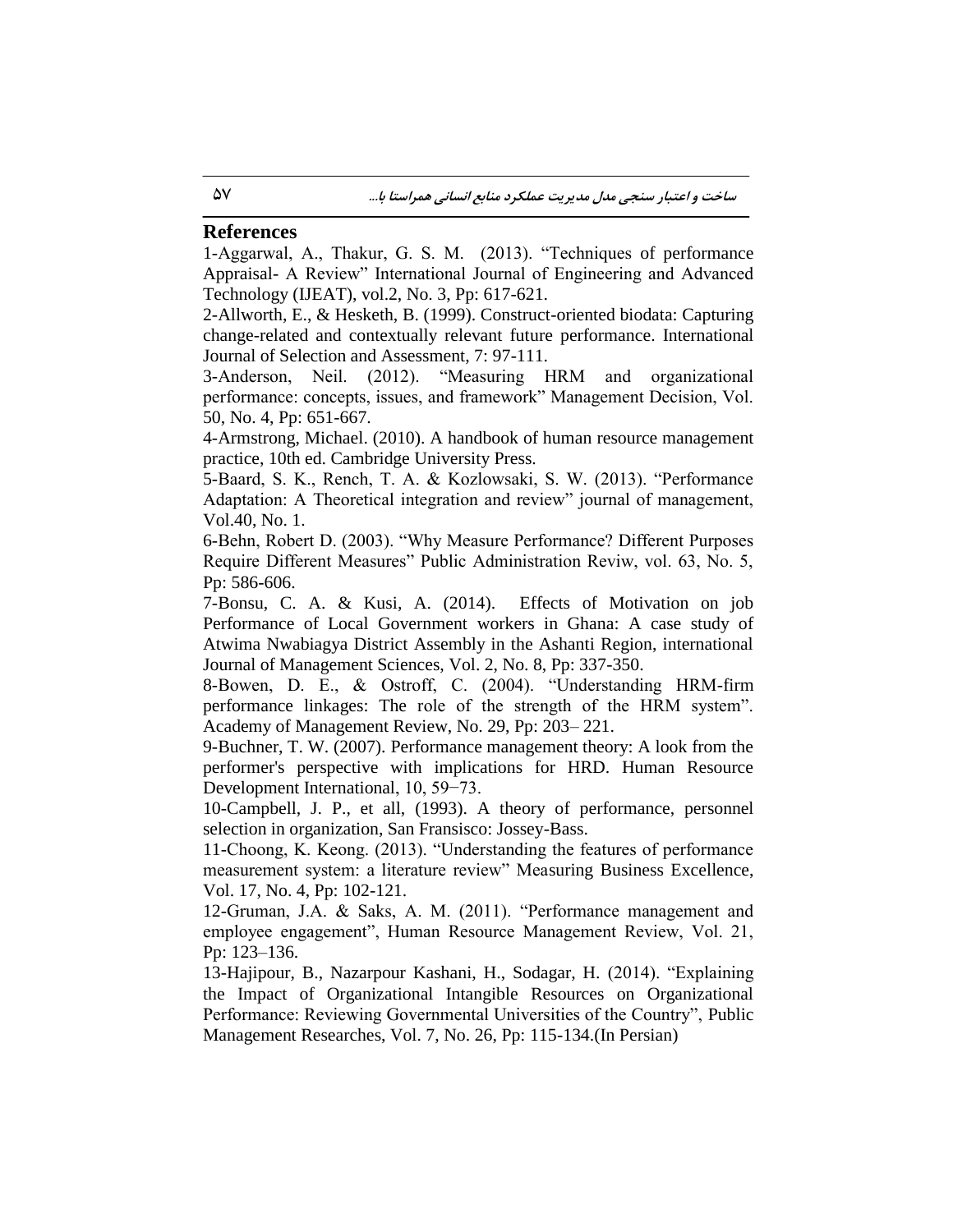14-Hurduzeu, R.-E. (2015). "The impact of leadership on organizational performance" Practical Application of Science, Vo. 3, No. 7. Pp: 289-294.

15-Ibeogu, P. H. & Ozturen, A. (2015). "Perception of Justice in Performance Appraisal and Effect on Satisfaction: Empirical Findings from Northern Cyprus Banks" Procedia Economics and Finance, Vol. 23, Pp:  $964 - 969.$ 

16-Iveta, Gabčanová.(2012). Human Resources Key Performance Indicators" Journal of Competitiveness, Vol. 4, No. 1, Pp: 117-128.

17-Keshtegar, A., Shukuhy, J. (2015). "Explaining the relationship between human resource information systems and the effectiveness of human resource management", Public Management Researches, vol. 8, No. 29, Pp: 152-131. [In Persian]

18-Kozlowski, S. W. J., & Chao, G. T. (2012). The dynamics of emergence: Cognition and cohesion in work teams. Managerial and Decision Economics, 33: 335-354.

19-Lebas, A J. (1995) Performance Measurement and Performance Management. International Journal of Production Econonfics, No.41, Pp: 23-35.

20[-Mirsapasi,](https://translate.googleusercontent.com/translate_c?depth=1&hl=en&prev=search&rurl=translate.google.com&sl=fa&sp=nmt4&u=https://www.adinehbook.com/gp/search/ref%3Dpd_sa_top%3Fsearch-alias%3Dbooks%26author%3D%25D9%2586%25D8%25A7%25D8%25B5%25D8%25B1%2B%25D9%2585%25DB%258C%25D8%25B1%25D8%25B3%25D9%25BE%25D8%25A7%25D8%25B3%25DB%258C%26select-author%3Dauthor-exact&xid=17259,15700023,15700124,15700149,15700168,15700173,15700186,15700191,15700201,15700205&usg=ALkJrhiz0GUa9urbkas3d0LGza-ulIafXQ) N. (2015) "Strategic Human Resource Management and Labor Relations "An Attitude to the Globalization Process"  $20<sup>th</sup>$  Edition, Tehran: Ketab Sara Publishers. [In Persian]

21-Neely, A., Gregory, M. and Platts, K. (1995), "Performance measurement system design: a literature review and research agenda", International Journal of Operations & Production Management, Vol. 15, No. 4, pp. 80-116.

22-Neely, A., Mills, J., Platts, K., Richards, H. and Bourne, M. (2000), "Performance measurement system design: developing and testing a process based approach, International Journal of Operations & Production Management", Vol. 20, No. 10, pp. 1119-45.

23-Newcomer,K. E, Hatry, H. P & Wholey, J.S. (2010). "Planning and designing Useful evaluations" handbook of practical program evaluation, A Wiley Imprint San Francisco.

24-Ohme, M. & Zacher, H. (2015). "Job performance ratings: The relative importance of ental ability, conscientiousness, and career adaptability" Journal of Vocational Behavior, Vol. 87, Pp: 161-170.

25-Perera, P. S. T, Perera, H. S. C. (2013). Developing a Performance Measurement System for Apparel Sector Lean Manufacturing Organizations in Sri Lanka, The journal of Business Perspective, vol. 17, No. 4, Pp: 293- 301.

26-Prajogo, D. I. & Sohal, A. S. (2006). "The relationship between organization strategy, total quality management (TQM), and organization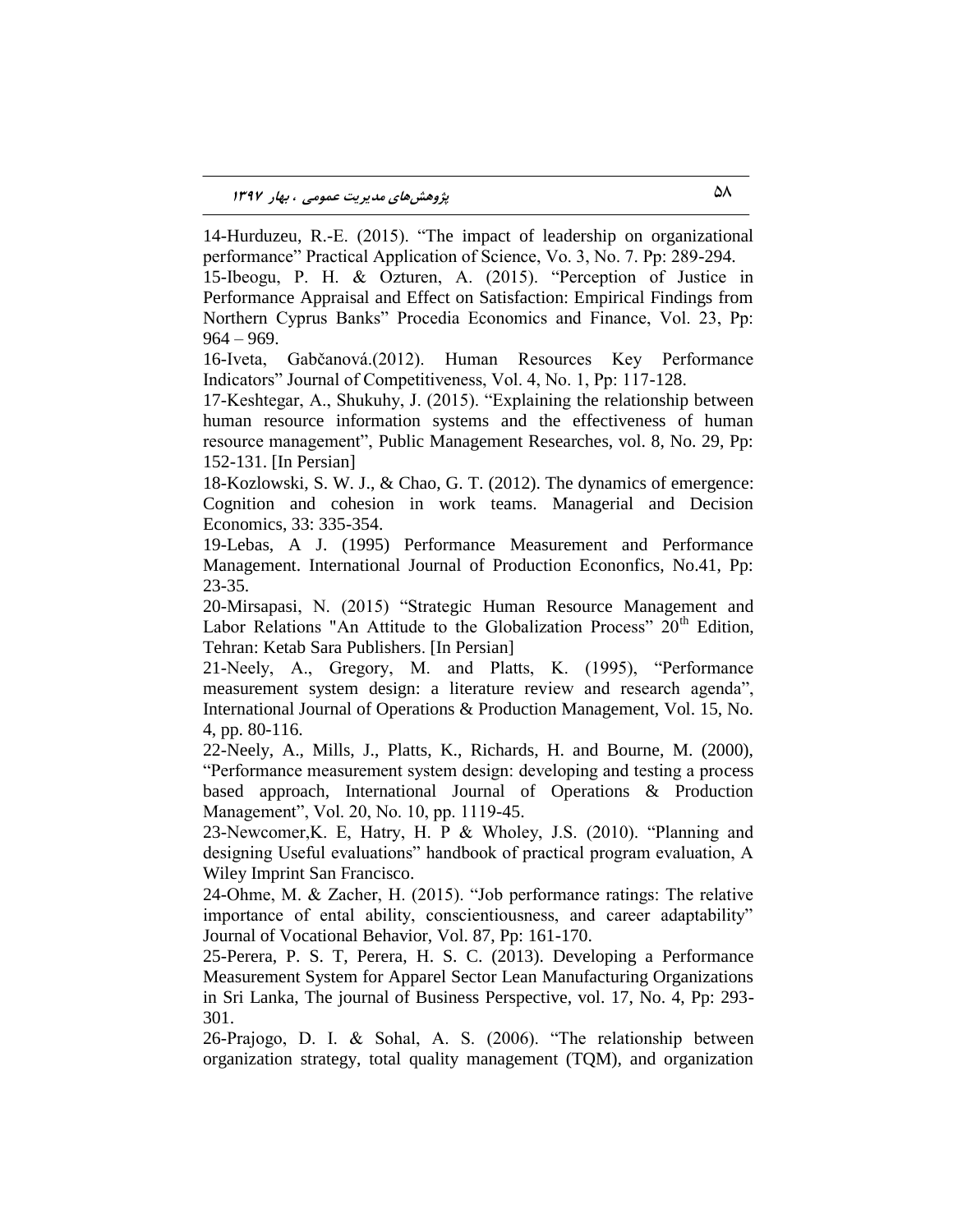performance––the mediating role of TQM" European Journal of Operational Research, No.168. Pp: 35–50.

27-Pulakos, E. D., Arad, S., Donovan, M. A., & Plamondon, K. E. (2000). Adaptability in the workplace: Development of taxonomy of adaptive performance. Journal of Applied Psychology, 85: 612-624.

28-Qureshi, T. M., Warraich, A. S. & Hijazi, S.T. (2009). "Significance of project management performance assessment (PMPA) model" International Journal of Project Management, No. 27, Pp: 378–388.

29-Rezaeian, A., Ganjali, A. (2011). "Performance management what, why how" First Edition, Tehran: Imam Sadiq University. (In Persian)

30-Samsonowa, Tatjana. (2012). Industrial Research Performance Management, Springer-Verlag Berlin Heidelberg.

31-Sargazi, Z., Nastiezaie, N., Pourgaz, A. (2015). "The Relationship Core Competencies with Performance of Educational Group's Managers University of Sistan and Baluchestan" Public Management Researches, Vol. 8, No. 30, Pp: 33-52. (In Persian)

32-Shafudah, Ericah b. (2011). Appraising performance management processes: a case of the directorate of customs and excise, ministry of finance, Namibia, Submitted in partial fulfillment of the requirements for the degree of Master of Science .

33-Suttapong, K., Srimal, S. & Pitchayadol, P. (2014). "Best Practices for Building High Performance in Human Resource Management" Global Business and Organizational Excellence.

34-Tangen, S. (2003). An overview of frequently used performance measures. Work study, Vol. 52, No. 7, Pp: 347-354.

35-Tangen, S. (2005), "Professional practice performance measurement: from philosophy to practice" , International Journal of Productivity and Performance Management, The Royal Institute of Technology, Stockholm, Sweden: Emerald Group Publishing Limited, Vol. 53, No. 8, pp. 726-737.

36-Tseng, S. M. & Lee, P. S. (2012).The effect of knowledge management capability and dynamic capability on organizational performance, Journal of Enterprise Information Management Vol. 27, No. 2, Pp: 159- 179.

37-Van Ree, Herman Jan. (2009). "Service Quality Indicators For Business Support Services" A Thesis Submitted In Partial Fulfillment Of The Requirements For The Degree Of Doctor Of Philosophy University College London.

38-Yavari, V., Zahedi, Sh. (2013) "Designing Conceptual Model for Organizational Performance Management for Governmental and Nonprofit Organizations", Strategic Management Thought, Vol. 7, No. 13, Pp: 79-122. (In Persian)